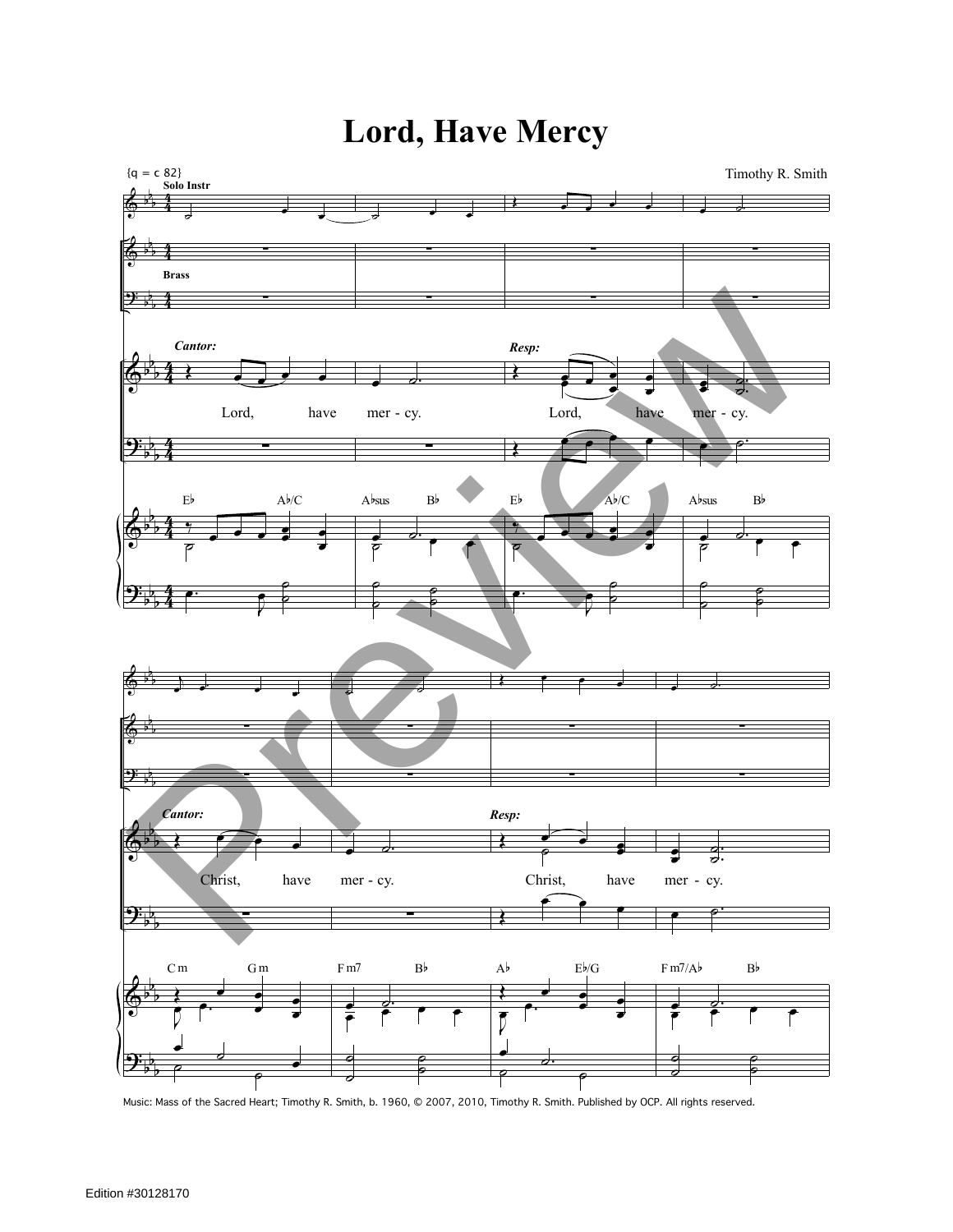

2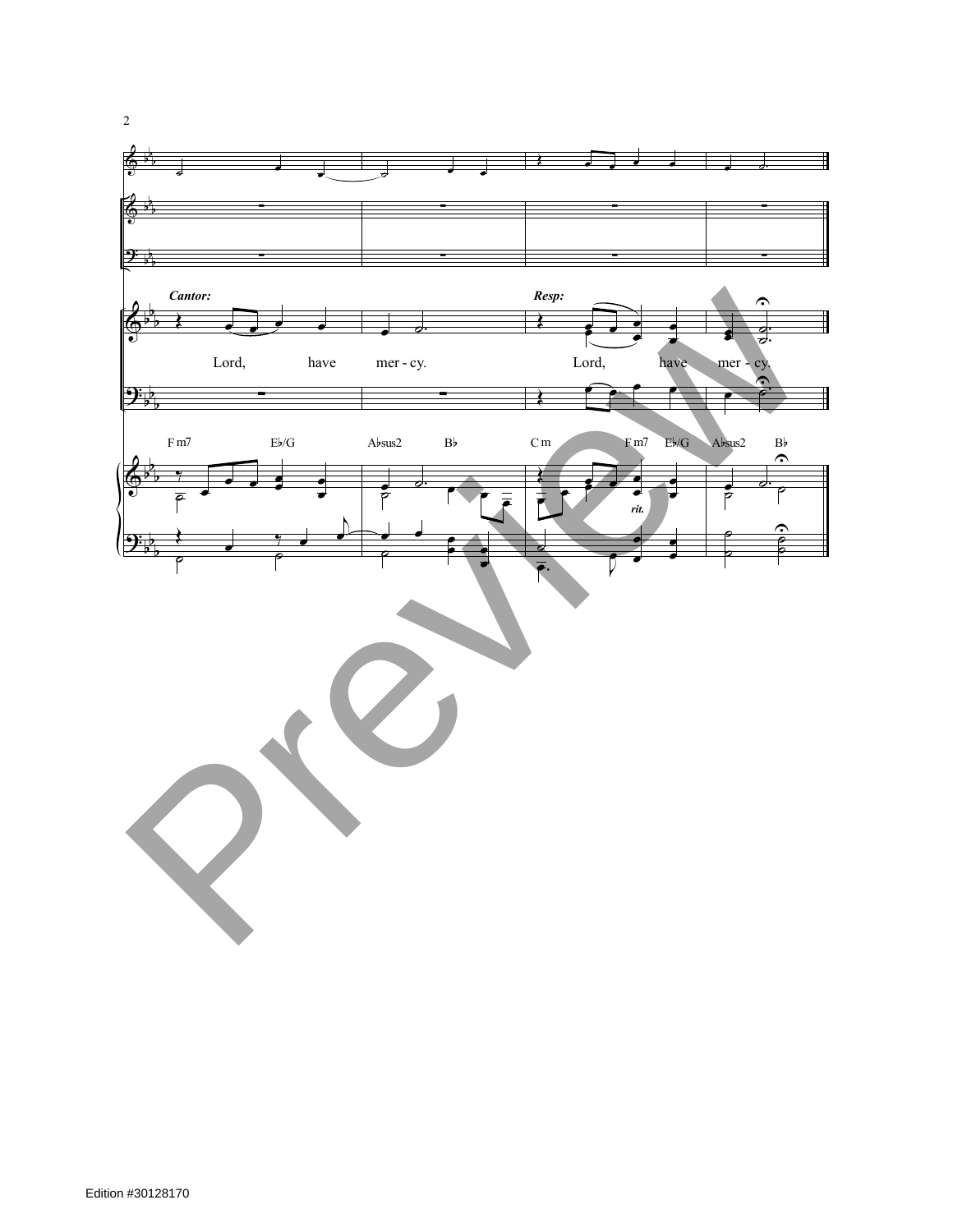

Text © 2010, ICEL. All rights reserved. Used with permission. Music: Mass of the Sacred Heart; Timothy R. Smith, b. 1960, © 2007, 2010, Timothy R. Smith. Published by OCP. All rights reserved.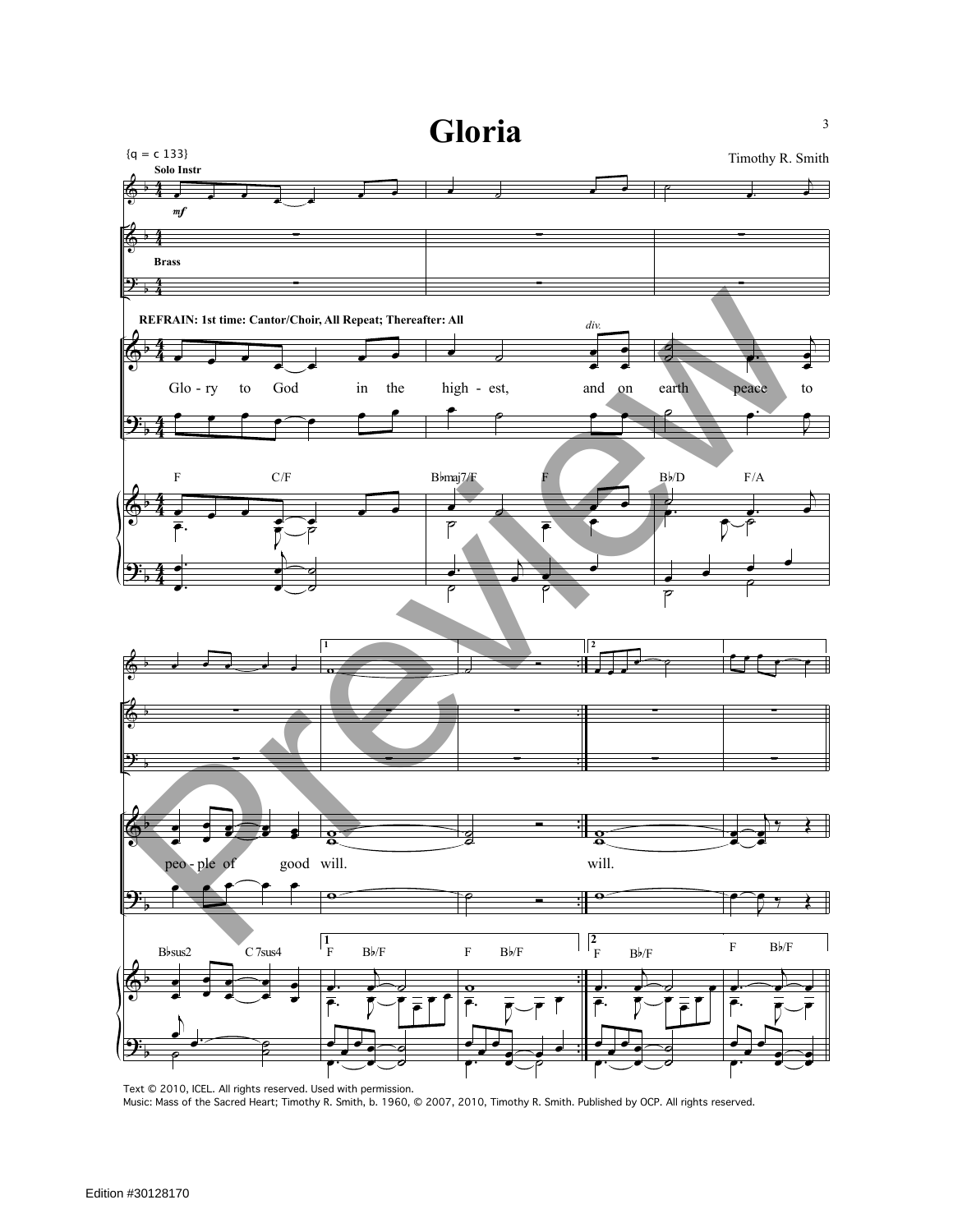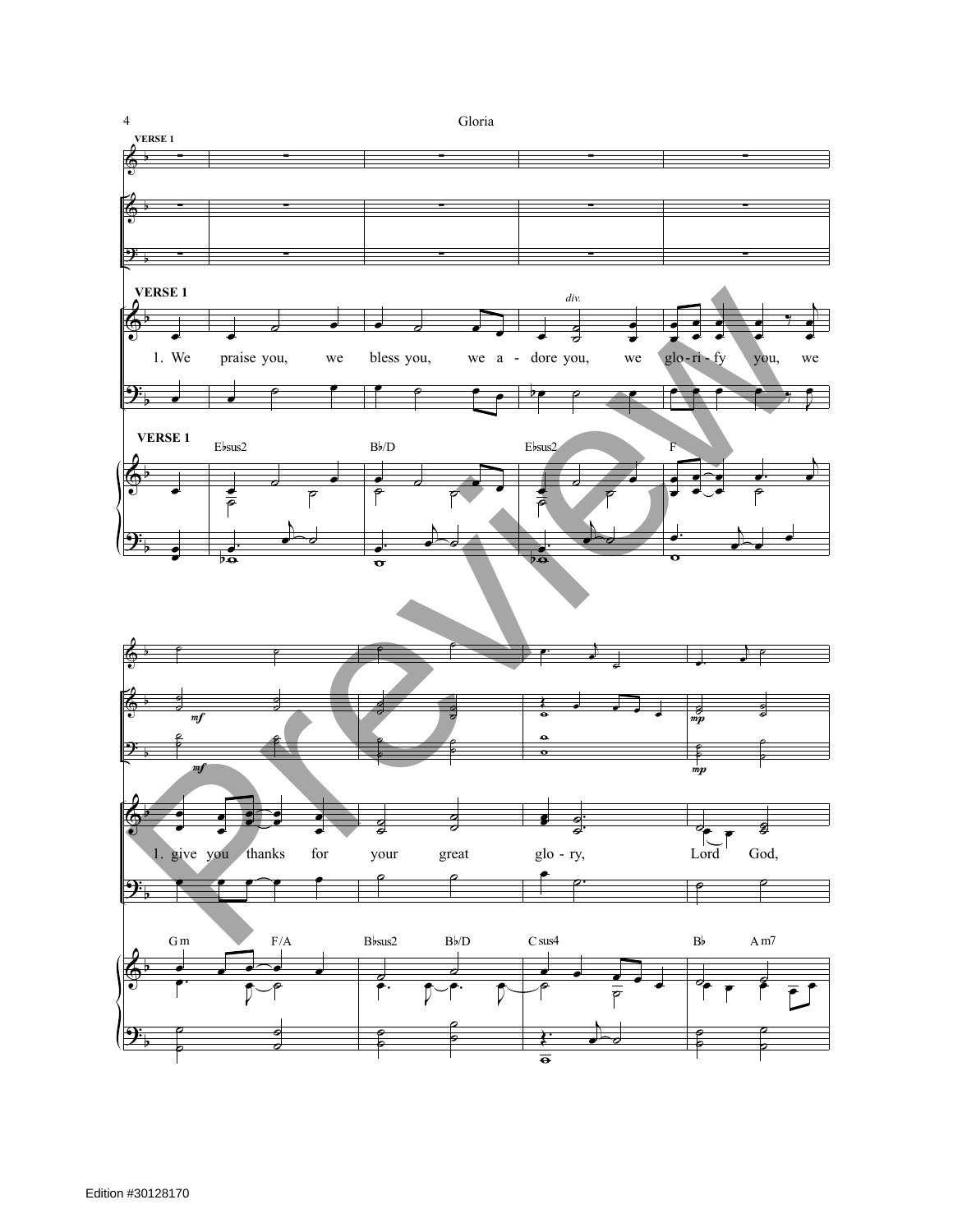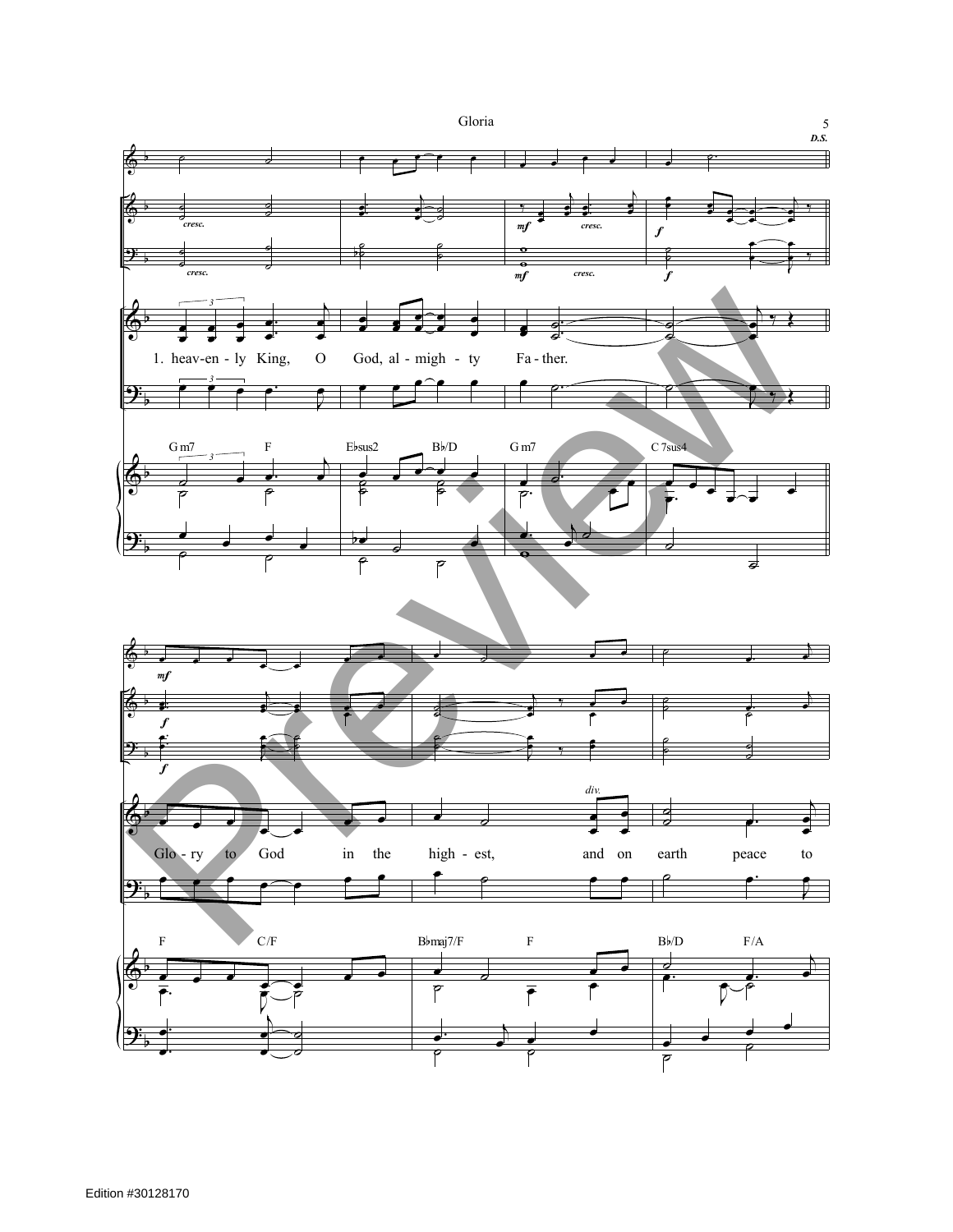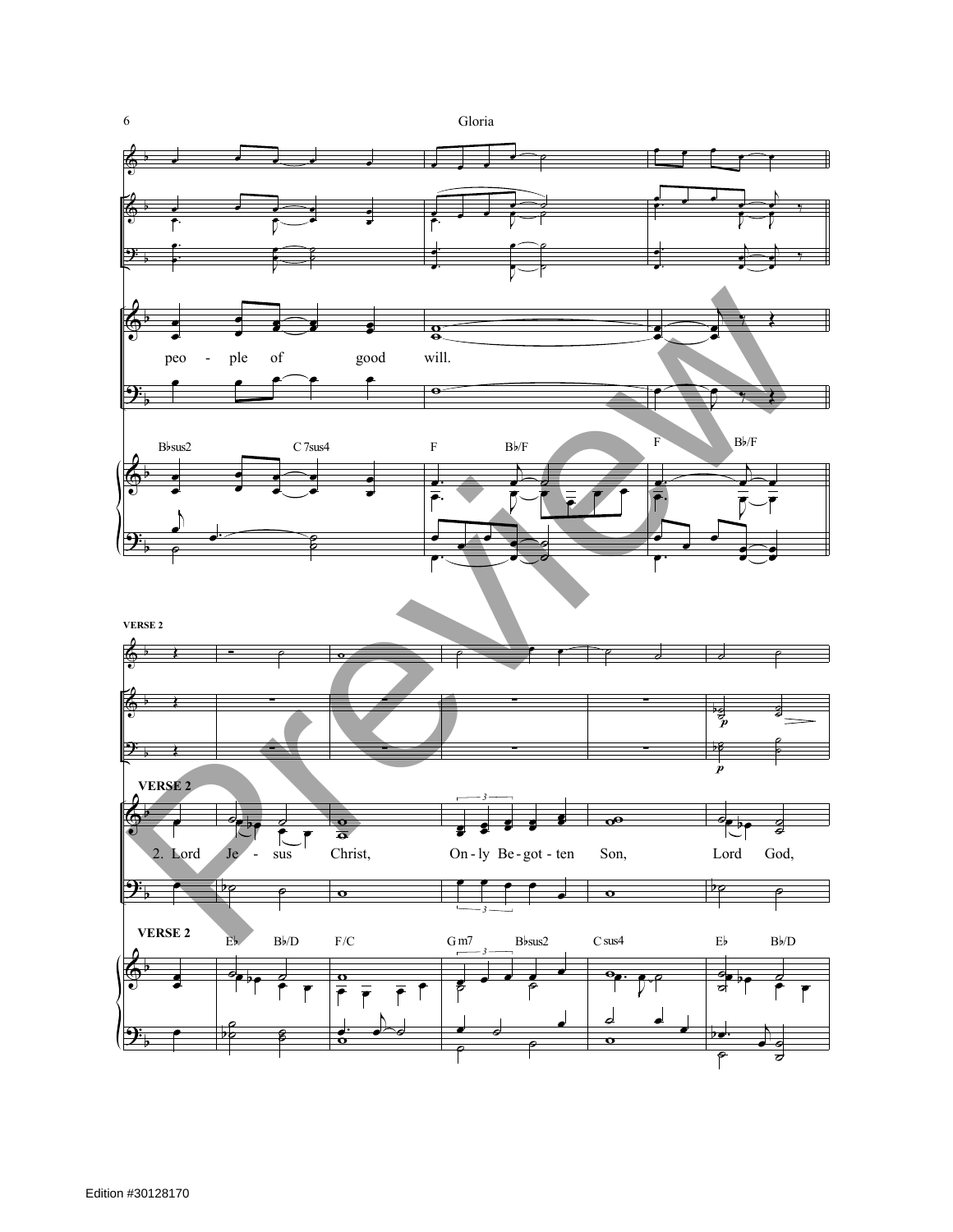



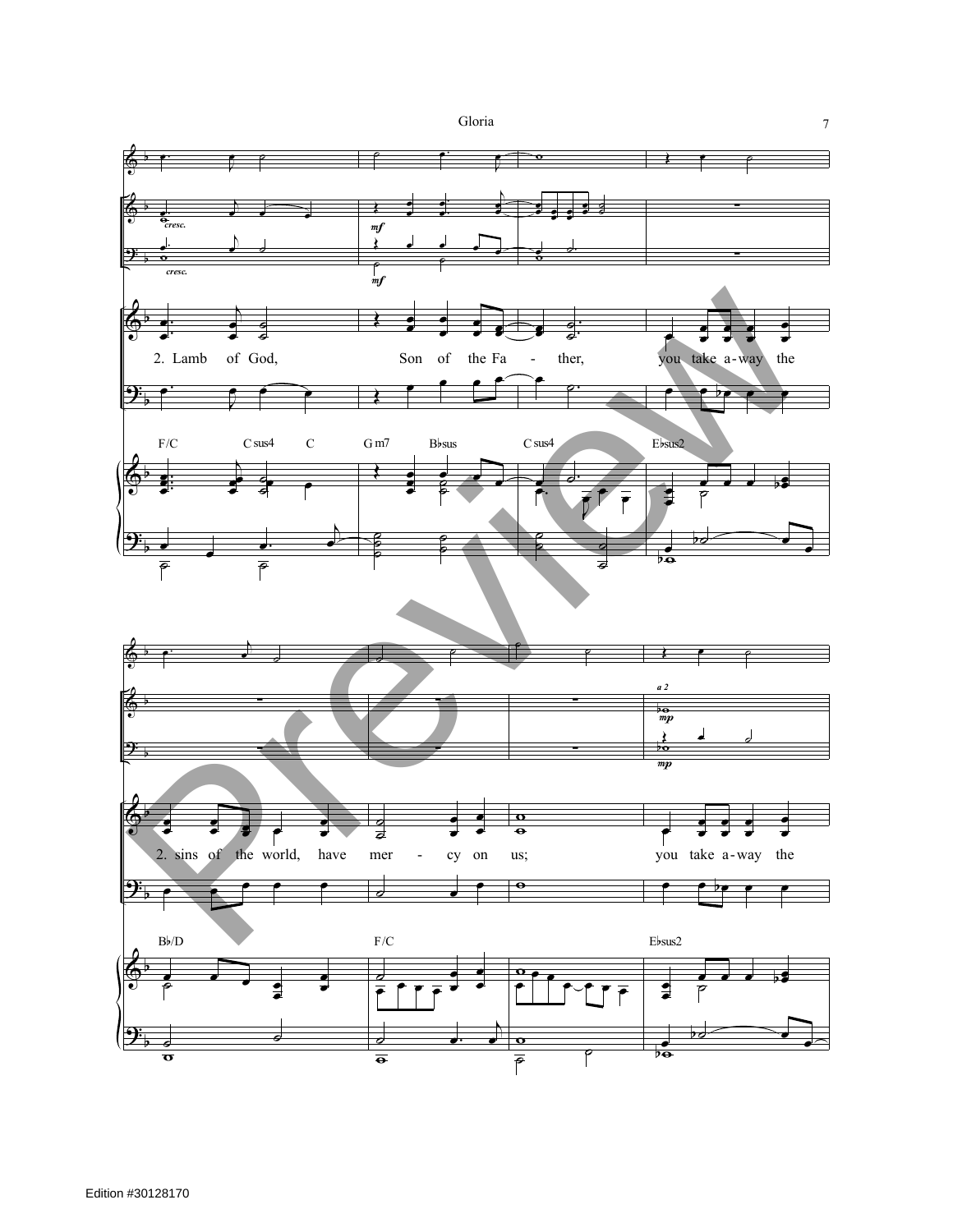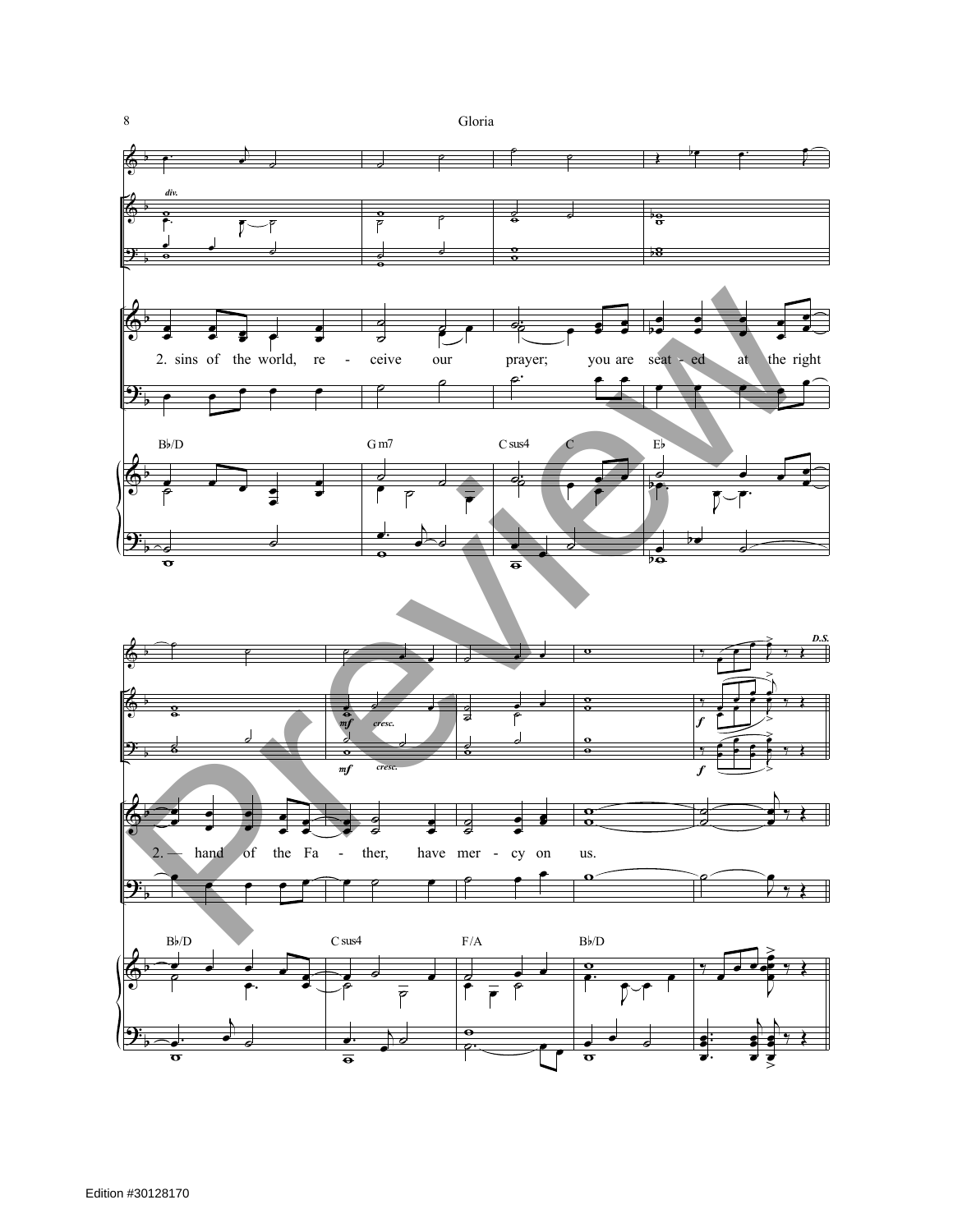

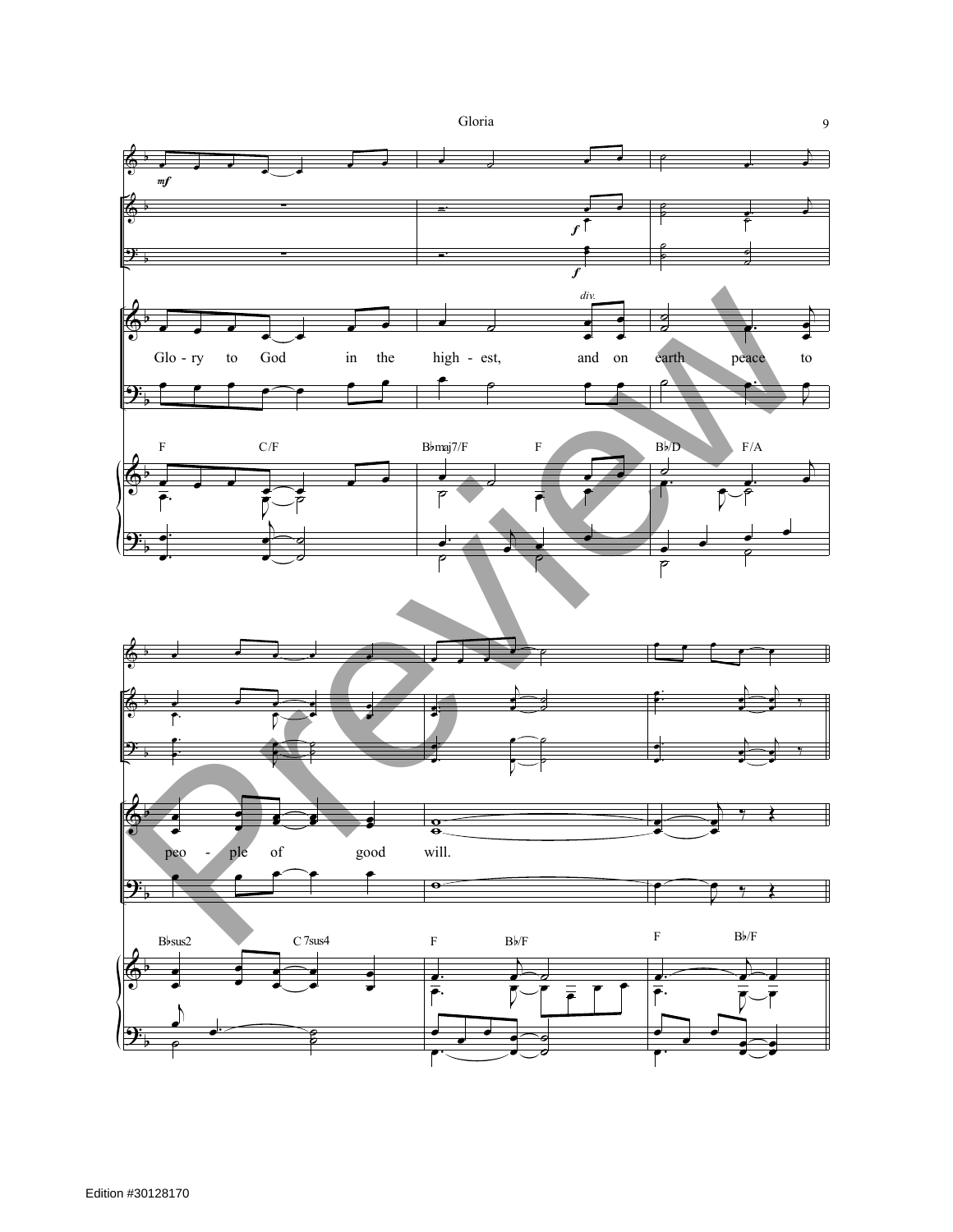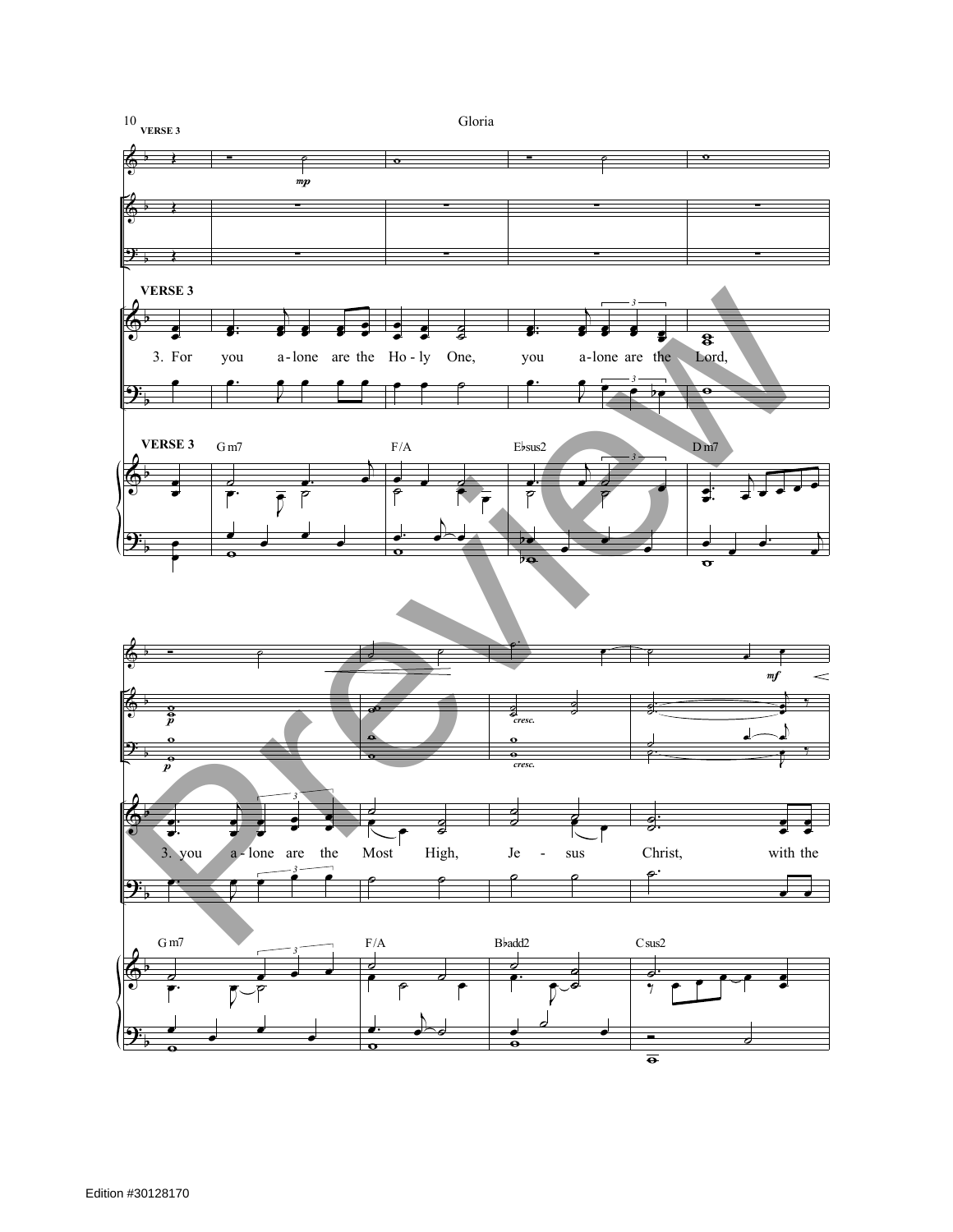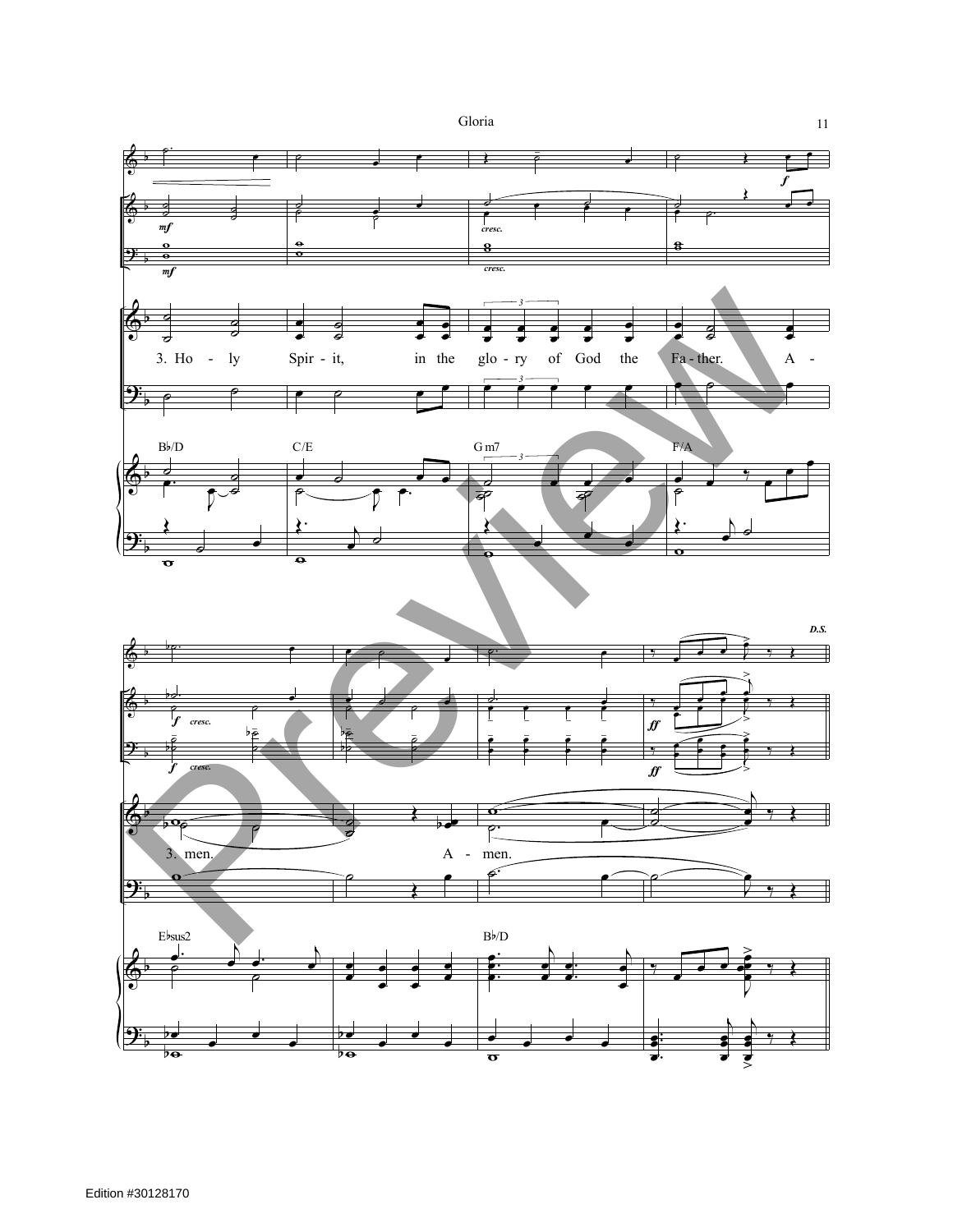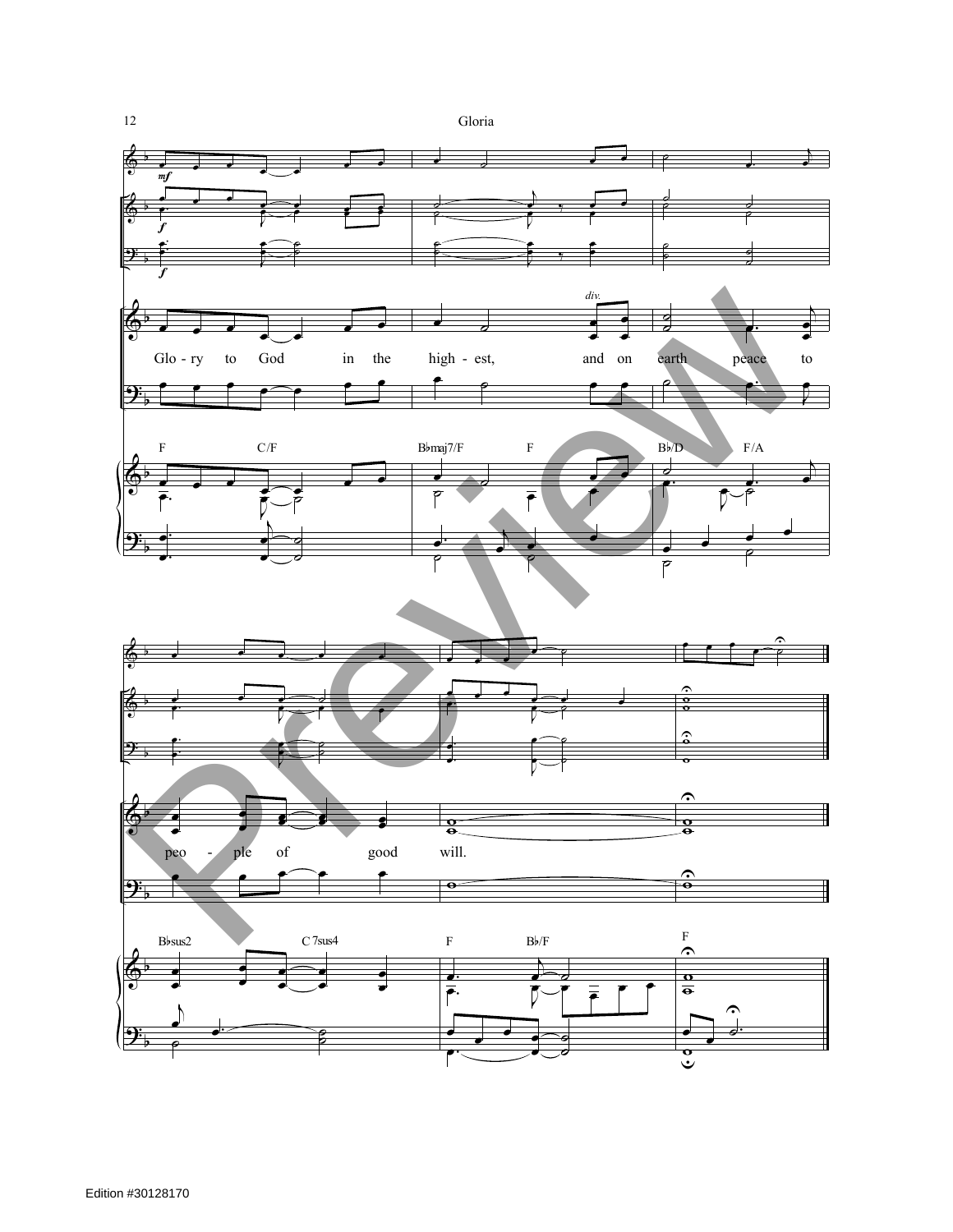<sup>13</sup> **Alleluia**



Text: Verses 1-4 © 1969, 1981, 1997, ICEL. All rights reserved. Used with permission. Verses 5,6 © 1970, 1997, 1998, CCD. All rights reserved. Used with permission.

Music: Mass of the Sacred Heart; Timothy R. Smith, b. 1960, © 2007, 2010, 214, Timothy R. Smith. Published by OCP. All rights reserved. \* Most Gospel verses can be sung using this chanting tone

Verses 1-3: Ordinary Time, Year ABC

Verses 4-5: Advent

Verse 6: Christmas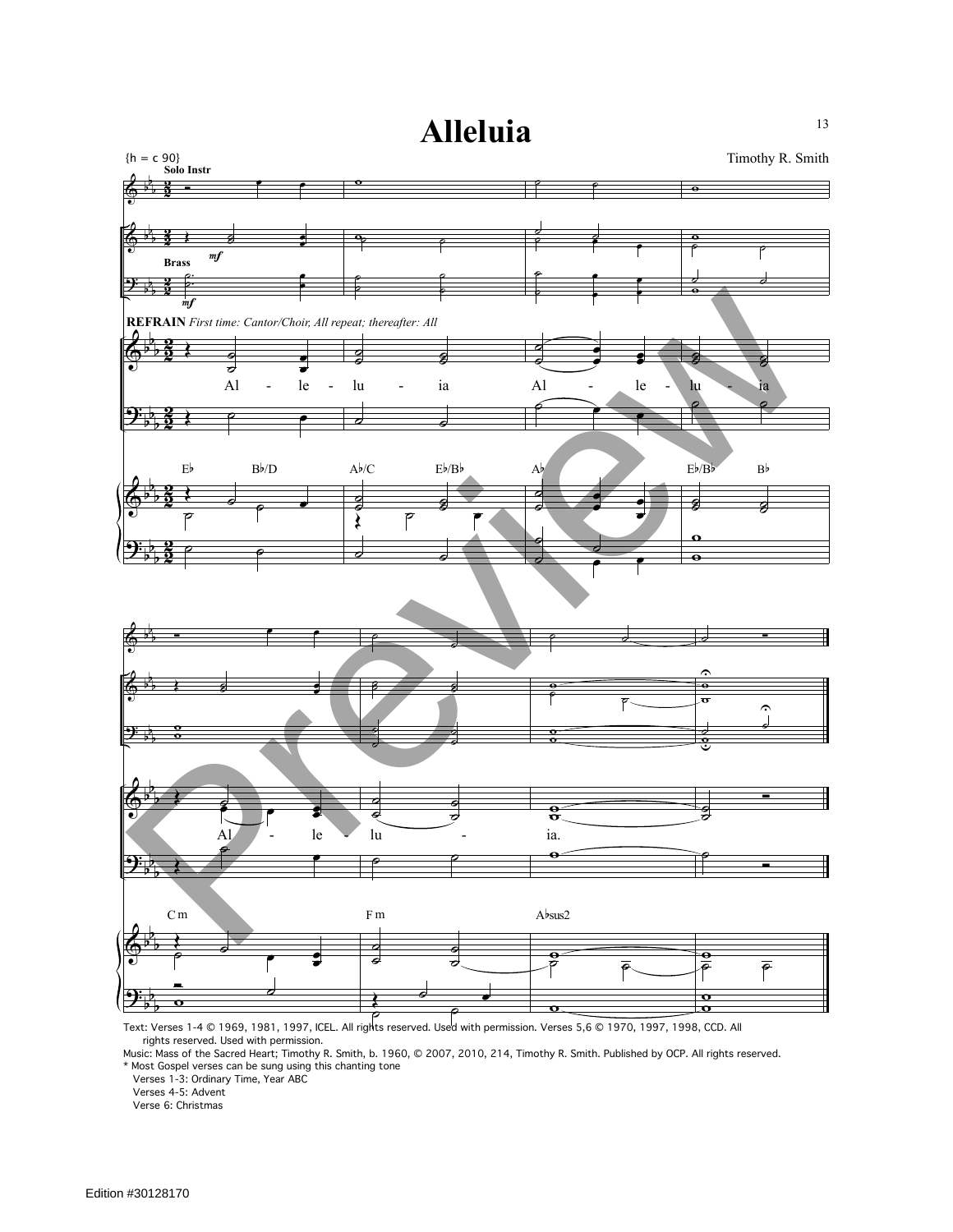**VERSES**

Alleluia

|                     | 1. Speak, Lord, your ser                      | vant                                                                                               | is                     |                                | listening;        |            |
|---------------------|-----------------------------------------------|----------------------------------------------------------------------------------------------------|------------------------|--------------------------------|-------------------|------------|
|                     | 2. I am the way, the truth, and the life,     | says                                                                                               | the                    |                                | Lord;             |            |
|                     | 3. Let your face shine up                     | on                                                                                                 | your                   |                                | servant,          |            |
|                     | 4. Prepare the way of the Lord, make straight |                                                                                                    | his                    |                                | paths:            |            |
|                     | 5. The spirit of the LORD                     | is                                                                                                 | up                     |                                | on me,            |            |
|                     | $\overline{6}$ . I proclaim to you good news  | of                                                                                                 |                        |                                |                   |            |
|                     |                                               |                                                                                                    | great                  |                                | joy:              |            |
| E <sub>b</sub>      |                                               | $\mathsf{A}\flat\mathsf{C}$                                                                        | $B\nmid D$             |                                | $\mathrm{E}\flat$ |            |
|                     |                                               |                                                                                                    |                        |                                |                   |            |
| ø<br>$\sigma$       |                                               |                                                                                                    | $\bullet$<br>$\bullet$ |                                | ०<br>$\sigma$     |            |
|                     |                                               |                                                                                                    |                        |                                |                   |            |
|                     |                                               |                                                                                                    |                        |                                |                   |            |
|                     |                                               |                                                                                                    |                        |                                |                   |            |
|                     |                                               | $\bullet$                                                                                          |                        |                                |                   |            |
| 0                   |                                               |                                                                                                    |                        |                                |                   |            |
|                     |                                               |                                                                                                    |                        |                                |                   |            |
| <b>VERSES</b>       |                                               |                                                                                                    |                        |                                |                   |            |
|                     |                                               |                                                                                                    |                        |                                |                   |            |
|                     |                                               |                                                                                                    |                        |                                |                   |            |
|                     |                                               |                                                                                                    |                        |                                |                   |            |
|                     |                                               |                                                                                                    |                        |                                |                   | life.      |
|                     | 1. you have the words                         | $% \left( \left( \mathcal{A},\mathcal{A}\right) \right) =\left( \mathcal{A},\mathcal{A}\right)$ of | ever                   | last                           | ing               |            |
|                     | 2. no one comes to                            | the                                                                                                | Father, ex             | cept                           | through           | me.        |
|                     |                                               | and                                                                                                | teach                  | me                             | your              | laws.      |
|                     | $\overline{4}$ . all flesh shall see the      | sal                                                                                                | va                     | tion                           | of                | God.       |
|                     | 5. because he has anointed me to bring glad   |                                                                                                    | tidings                | ${\rm to}$                     | the               | poor.      |
|                     | 6. today a Savior                             | is                                                                                                 | born for us,           | Christ                         | the               | Lord.      |
|                     |                                               |                                                                                                    |                        |                                |                   |            |
| Eb                  |                                               | $E\not\vdash/G$                                                                                    | $\mathbf{A}^{\flat}$   | $\mathrm{E}\flat\!/\mathrm{G}$ | $E_{\mathbf{p}}$  | $B\nmid D$ |
|                     |                                               |                                                                                                    |                        |                                |                   |            |
|                     |                                               |                                                                                                    |                        |                                |                   |            |
| $\overline{\sigma}$ |                                               |                                                                                                    |                        |                                |                   |            |
|                     |                                               |                                                                                                    |                        |                                |                   |            |
|                     |                                               |                                                                                                    |                        |                                |                   |            |
|                     |                                               |                                                                                                    |                        |                                |                   |            |
|                     |                                               |                                                                                                    |                        |                                |                   |            |
|                     |                                               |                                                                                                    |                        |                                |                   |            |
|                     |                                               |                                                                                                    |                        |                                |                   |            |
|                     |                                               |                                                                                                    |                        |                                |                   |            |
|                     |                                               |                                                                                                    |                        |                                |                   |            |
|                     |                                               |                                                                                                    |                        |                                |                   |            |
|                     |                                               |                                                                                                    |                        |                                |                   |            |
|                     |                                               |                                                                                                    |                        |                                |                   |            |
|                     |                                               |                                                                                                    |                        |                                |                   |            |
|                     |                                               |                                                                                                    |                        |                                |                   |            |
|                     |                                               |                                                                                                    |                        |                                |                   |            |
|                     |                                               |                                                                                                    |                        |                                |                   |            |
|                     |                                               |                                                                                                    |                        |                                |                   |            |
|                     |                                               |                                                                                                    |                        |                                |                   |            |
|                     |                                               |                                                                                                    |                        |                                |                   |            |
|                     |                                               |                                                                                                    |                        |                                |                   |            |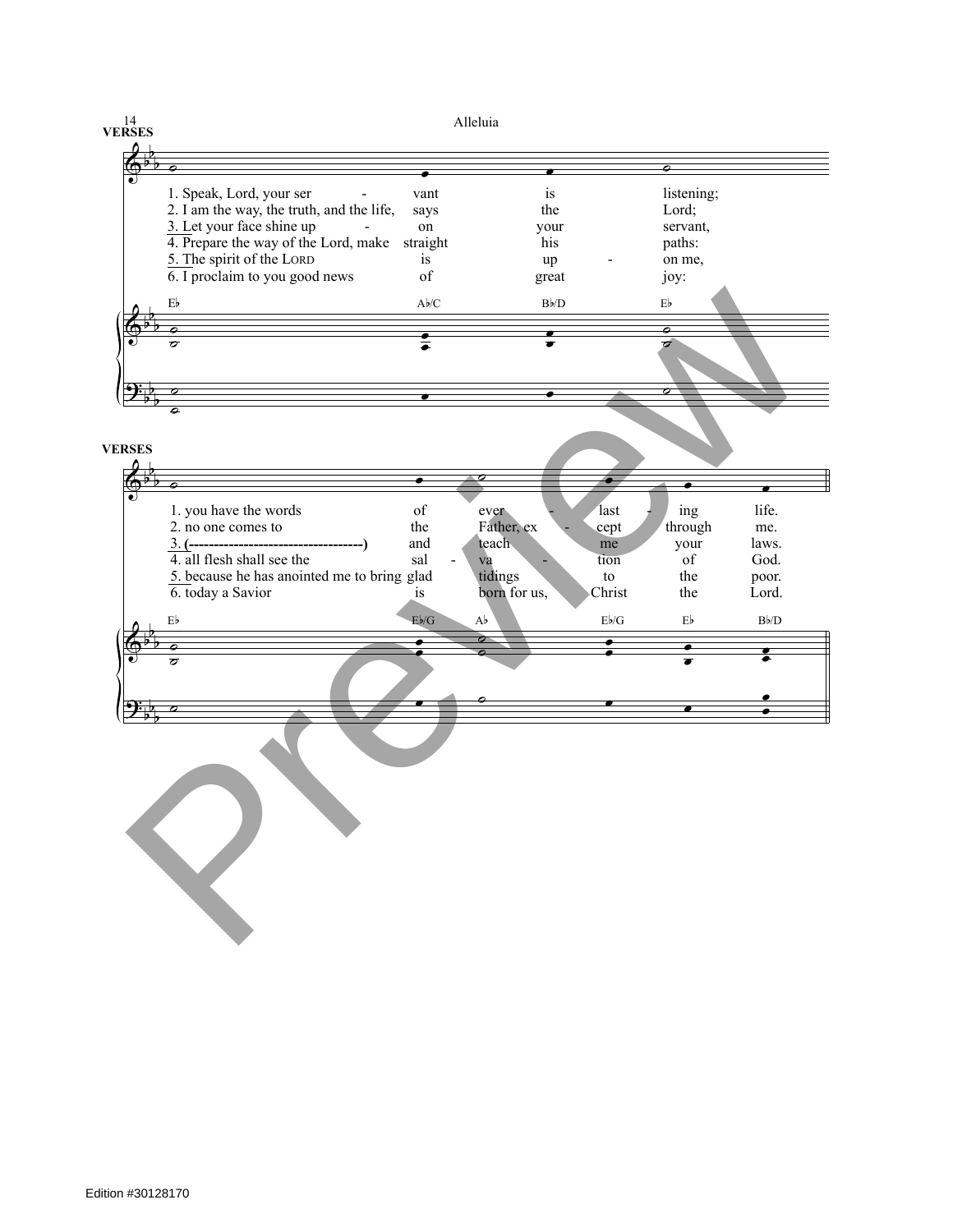

Text © 1969, 1981, 1997, ICEL. All rights reserved. Used with permission.

Music: Mass of the Sacred Heart; Timothy R. Smith, b. 1960, © 2007, 2010, Timothy R. Smith. Published by OCP. All rights reserved.

\* Most Gospel verses can be sung using this chanting tone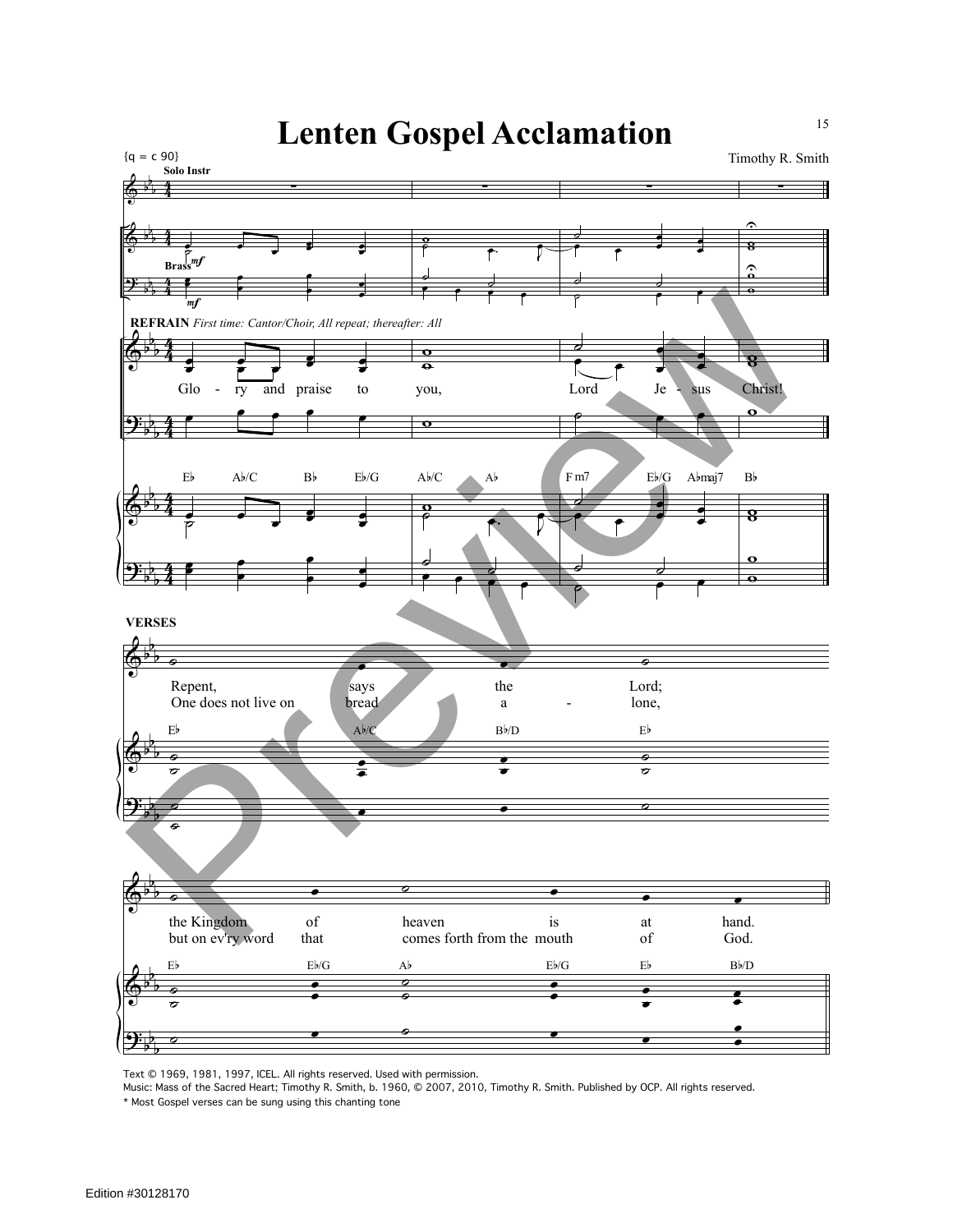



Text © 2010, ICEL. All rights reserved. Used with permission.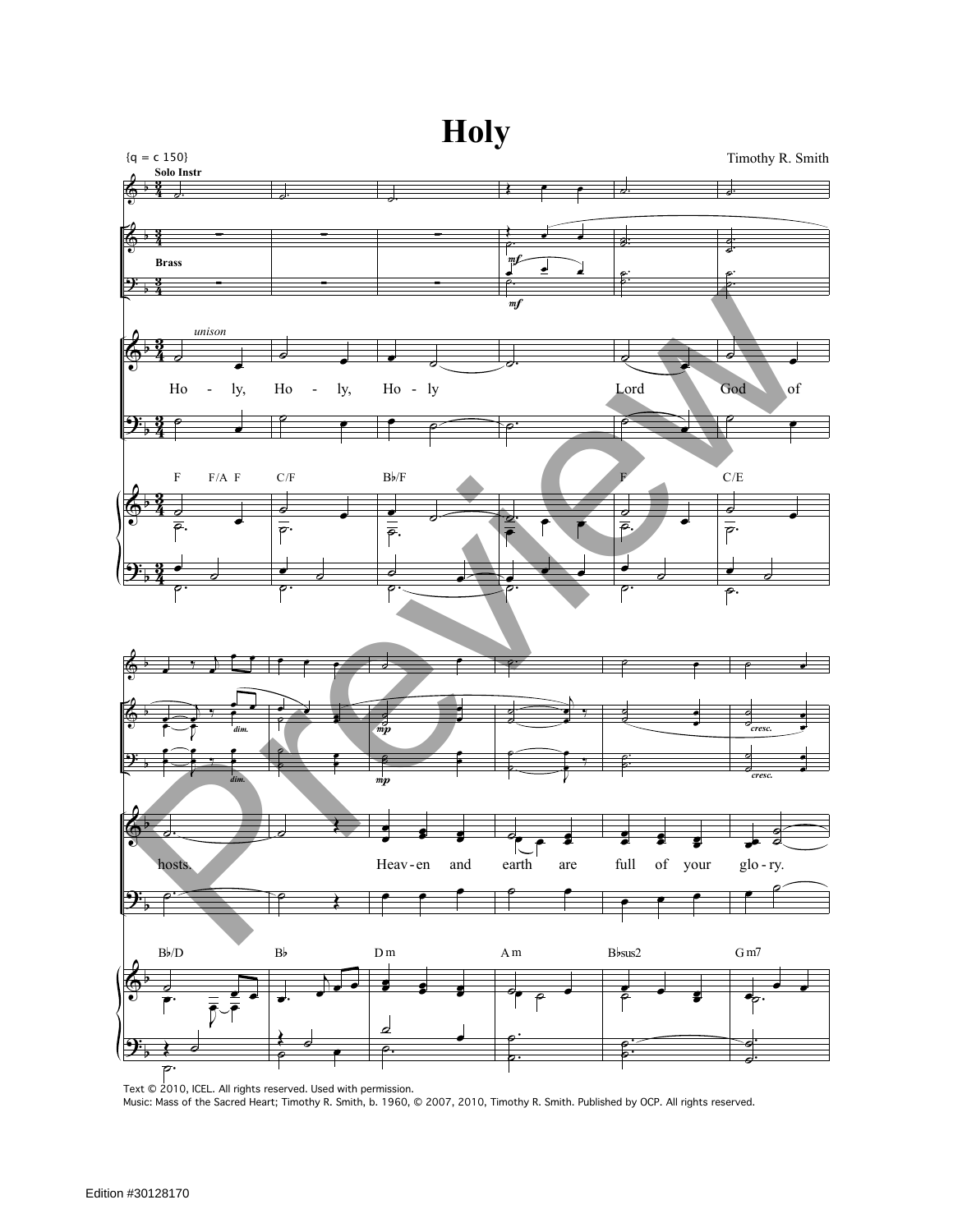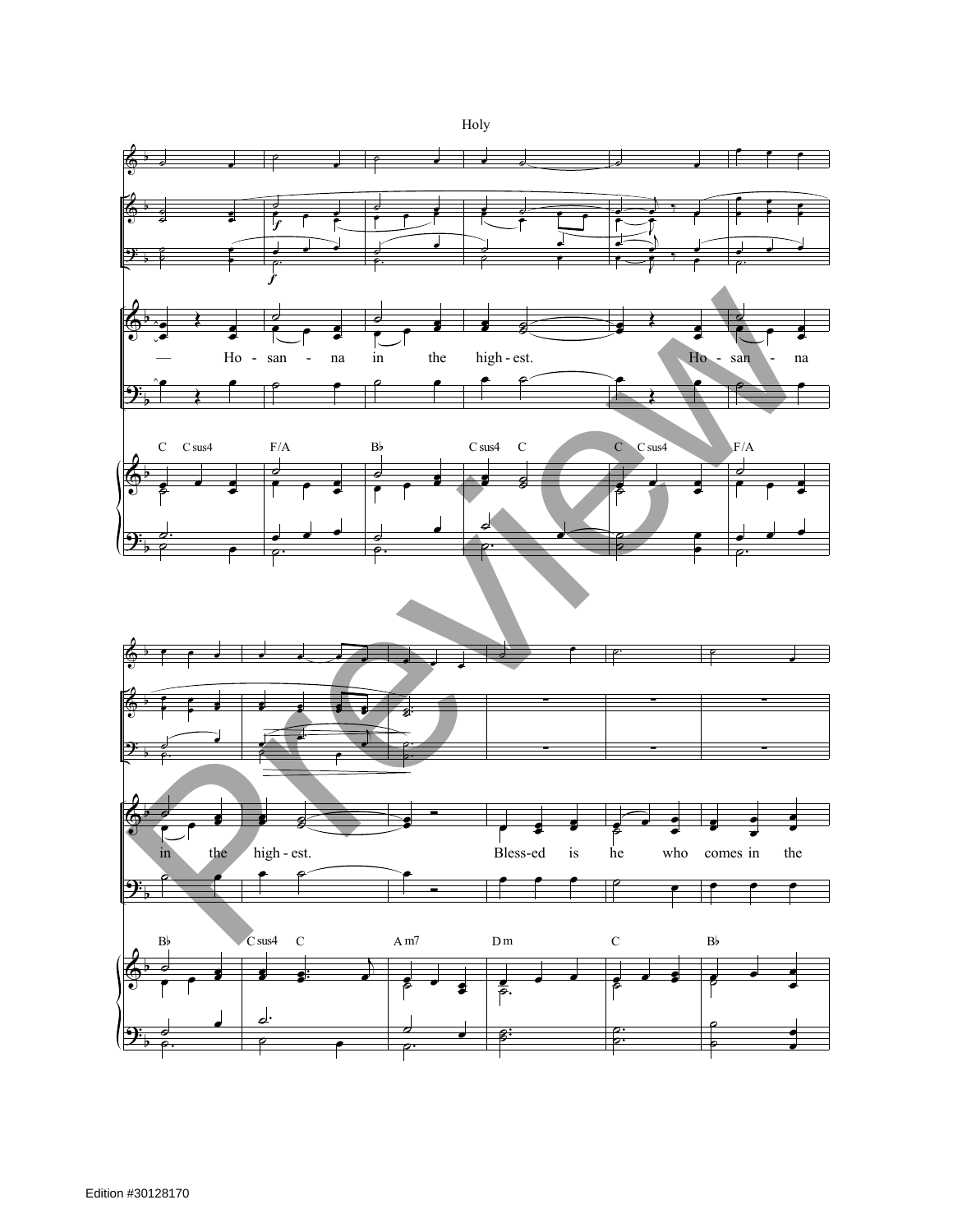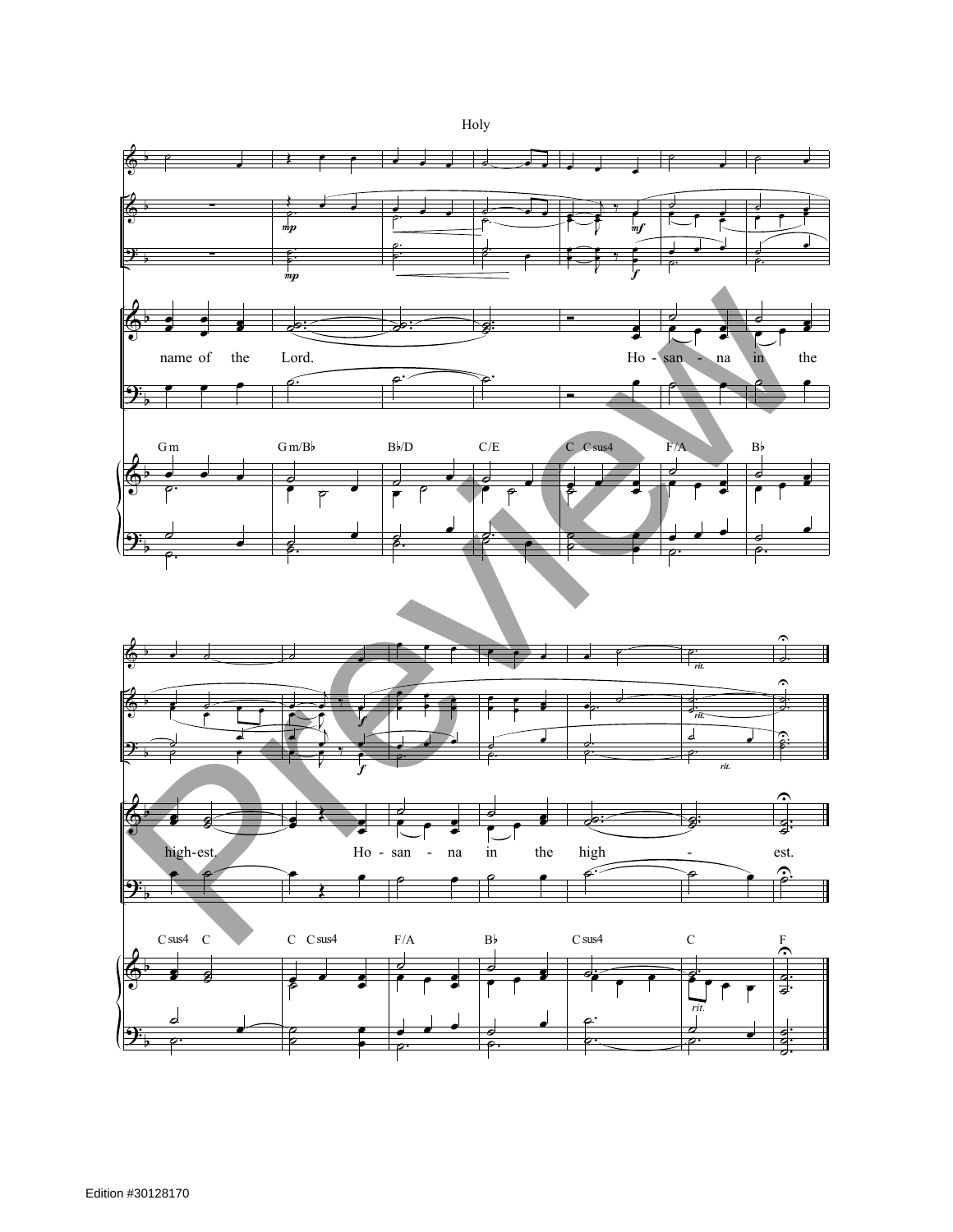

Text © 2010, ICEL. All rights reserved. Used with permission.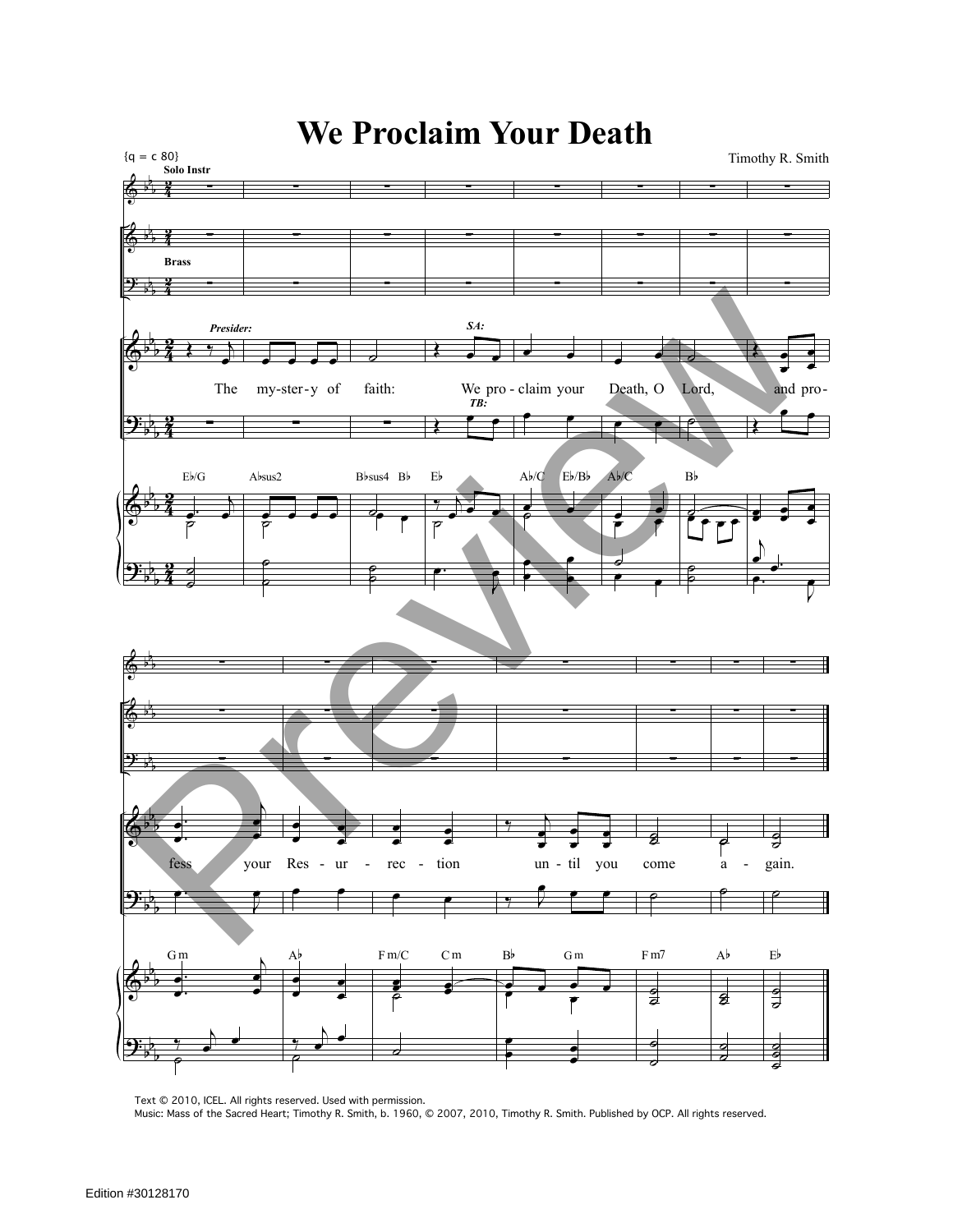

Text © 2010, ICEL. All rights reserved. Used with permission. Music: Mass of the Sacred Heart; Timothy R. Smith, b. 1960, © 2007, 2010, Timothy R. Smith. Published by OCP. All rights reserved.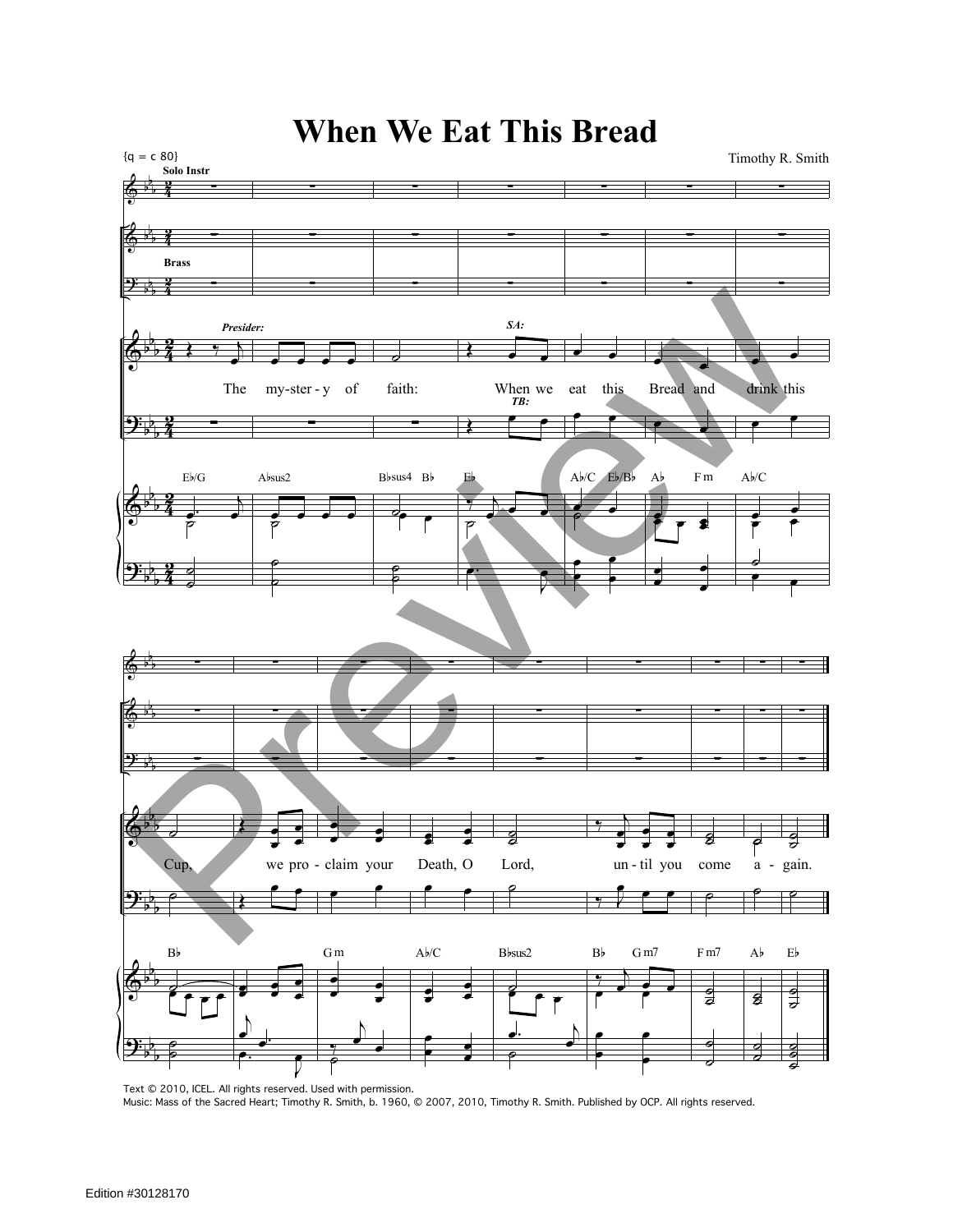

Text © 2010, ICEL. All rights reserved. Used with permission. Music: Mass of the Sacred Heart; Timothy R. Smith, b. 1960, © 2007, 2010, Timothy R. Smith. Published by OCP. All rights reserved.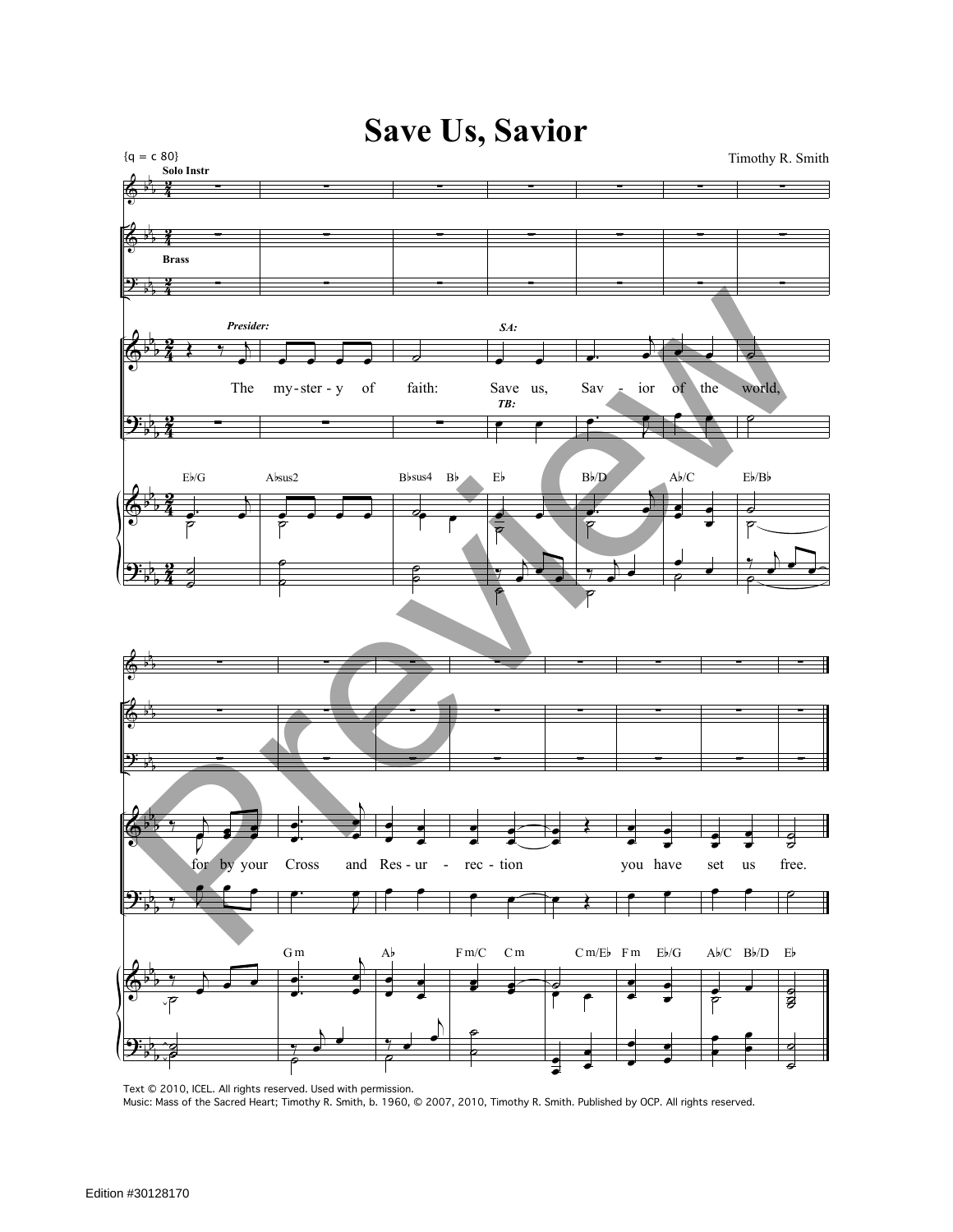## **Doxology & Amen**

 $\pmb{\Phi}$  $\pmb{\Phi}$ <u>ዓ</u>: b b b b b b b b b **Example 19** of the Holy Spir-it, Through him, and with him, and in him, O God, al-mighty Fath-er, in the unity of the Holy Spir-it, ˙  $\frac{1}{\sigma}$  $\frac{1}{2}$  $\overline{\cdot}$  :  $\frac{1}{\sigma}$  $\frac{1}{3}$  $\frac{1}{\sigma}$   $\frac{1}{\sigma}$  $\overline{\bullet}$  :  $\frac{e}{\bullet}$   $\frac{e}{\bullet}$   $\frac{e}{\bullet}$  $rac{9}{2}$  $\frac{1}{\sigma}$   $\frac{1}{\sigma}$  $\overline{\mathbf{e}}$  : œ  $\overline{\phantom{a}}$  $\begin{array}{ccc} \circ & & \circ \ \circ & & \circ \ \circ & & \circ \end{array}$ 。<br>。 **。** 。<br>。 。 ∙<br>∙ ∘ 。<br>。 。 。<br>。 。 。<br>。 。 œ œ  $\mathbf{\overset{\bullet}{\textcolor{blue}{\bullet}}}$  . ● 。<br>● 。  $\overline{a}$  $\frac{1}{2}$ —<br>—<br> œ Eb/G Absus2 Bbsus4 Eb/G Absus2 Bbsus4 Eb/G Absus2 Bbsus4 *Presider:*  $\Phi$  $\Phi$ <u>.</u> b b b b b b b b b **⊘** ● all glory and hon - or ˙  $\overline{\mathbf{c}}$ œ  $\overline{a}$ ○ ●<br> ● œ œ ˙ œ œ œ œ œ œ œ is yours, for ev - er and ev - er. œ  $\frac{1}{\sigma}$  $\overrightarrow{a}$ <sup>œ</sup> <sup>œ</sup>  $\frac{1}{\sqrt{2}}$  $\frac{1}{x}$  $\cdot$  :  $\frac{1}{\epsilon}$  :  $\overline{\mathbf{e}}$  : œ œ  $\begin{array}{c|c} \bullet & \circ \\ \bullet & \circ \end{array}$  $\frac{a}{b}$  $\begin{array}{c|c|c|c|c} \hline \circ & \circ \end{array}$  $\begin{array}{ccc} \circ & & \circ \\ \circ & & \circ \end{array}$ 。<br>。 <br>。 œ  $E\flat/B\flat$  Fm  $E\flat/G$  Bbsus4 Eb & & 9:  $\bm{\Phi}$ <u>.</u>  $\pmb{\phi}$ <u>.</u> b b b b b b b b b b b b b b b b b b b b b  $\frac{2}{4}$  : ... 4 2 4 2 4 2<br>2  $\frac{2}{4}$ <u>5</u> 4 2<br>2  $\frac{2}{4}$ <u>อ</u>ุ . . . . . . . . . . . . . . . . . . . . . . . . . . . . œ  $\cdot$  ) œ ˙  $\overline{\phantom{a}}$ ˙ ˙  $\overline{\mathsf{A}}$ ९<br>∖ ट ˙  $\overline{\phantom{0}}$  $\frac{v}{\epsilon}$ œ  $, \}$  $\frac{1}{e}$ Eb {q = c 80} **Solo Instr** *SA: TB:* f *(Brass enters on repeat)* f **Brass** ˙ ˙ ˙  $\overline{\phantom{a}}$ ˙ ˙  $\frac{a}{b}$ men. ˙  $\overline{\phantom{a}}$  $\stackrel{\circ}{\overline{\cdot}}$   $\stackrel{\circ}{\overline{\cdot}}$ Bb/D  $\overline{\phantom{a}}$ œ  $\frac{1}{2}$  $\epsilon$ ˙  $\frac{1}{2}$ ˙  $\mathbf A$ œ œ ˙  $\overline{\phantom{a}}$  $\frac{1}{\sqrt{2}}$  $\overrightarrow{y}$  $\frac{1}{\sigma}$ F m ˙ ˙  $\overline{\overline{\mathfrak{p}}\,\overline{\mathfrak{p}}}$ œ  $\frac{1}{\sigma}$ ˙  $\frac{1}{2}$ men. ˙ ˙  $\stackrel{\circ}{\cdot}$   $\stackrel{\circ}{\cdot}$ œ ˙ œ œ C m œ œ œ œ œ œ لم له œ œ œ œ  $\mathbf A$  $\bar{\bar{}}$  $\widetilde{\mathbf{e}}$ <mark>๏ 。</mark><br>° œ œ œ œ œ Ab Eb/Bb Ab/CBb/D Ab/C  $\overline{\phantom{a}}$ œ œ. <sup>j</sup> <sup>œ</sup> <sup>œ</sup> <sup>œ</sup> .<br>مرگ J ,<br>P  $\overrightarrow{e}$ <mark>。</mark><br>P œ  $\cdot$   $\cdot$ œ **Optional Repeat** ˙ ∑ ∑ ˙  $\overline{\mathbf{z}}$ men. é **Optional Repeat**  $\overline{\bullet}$ œ œ  $\overrightarrow{ }$  $\overline{\cdot}$  . ∑ ∑ ˙ g<br>S i<br>P ˙  $\overset{\circ}{\bullet}$   $\overset{\circ}{\bullet}$  $\overline{\cdot}$  $\mathrm{B}\flat\!/\mathrm{D}$ **Final** ˙ ˙ œ œ *rit.* ˙  $\epsilon$ ˙  $\overline{\mathbf{S}}$ men. é **Final** ˙  $\frac{1}{2}$  $\overline{\phantom{a}}$  $\overline{\phantom{a}}$ Ab/C *rit. rit.*  $\bullet$ ˙  $\overline{\cdot}$   $\overline{\cdot}$ ˙ ˙ ˙  $\overline{\mathbf{S}}$ ˙  $\mathcal{L}$  $\overline{e}$ .  $\overline{\cdot}$  $Ab$  Fm7 ˙  $\overline{\bullet}$ ˙ ˙  $\hat{\mathbf{C}}$ ˙ ˙  $\hat{\mathbf{C}}$  $\overline{\phantom{0}}$  $\boldsymbol{\mathcal{S}}$  $\hat{\mathbf{C}}$ ˙  $\hat{\mathcal{Z}}$  $\overline{\phantom{0}}$ ˙  $\tilde{\textnormal{\textbf{I}}}$  $\overline{\phantom{a}}$  $\overline{\phantom{0}}$ Eb Timothy R. Smith 2)  $\frac{1}{2}$ <br>  $\frac{1}{2}$ <br>  $\frac{1}{2}$ <br>  $\frac{1}{2}$ <br>  $\frac{1}{2}$ <br>  $\frac{1}{2}$ <br>  $\frac{1}{2}$ <br>  $\frac{1}{2}$ <br>  $\frac{1}{2}$ <br>  $\frac{1}{2}$ <br>  $\frac{1}{2}$ <br>  $\frac{1}{2}$ <br>  $\frac{1}{2}$ <br>  $\frac{1}{2}$ <br>  $\frac{1}{2}$ <br>  $\frac{1}{2}$ <br>  $\frac{1}{2}$ <br>  $\frac{1}{2}$ <br>  $\frac{1}{2}$ <br>  $\frac{1}{2}$ 

‰ œ. ˙

Text: Doxology © 2010, ICEL. All rights reserved. Used with permission. Music: Mass of the Sacred Heart; Timothy R. Smith, b. 1960, © 2014, Timothy R. Smith. Published by OCP. All rights reserved.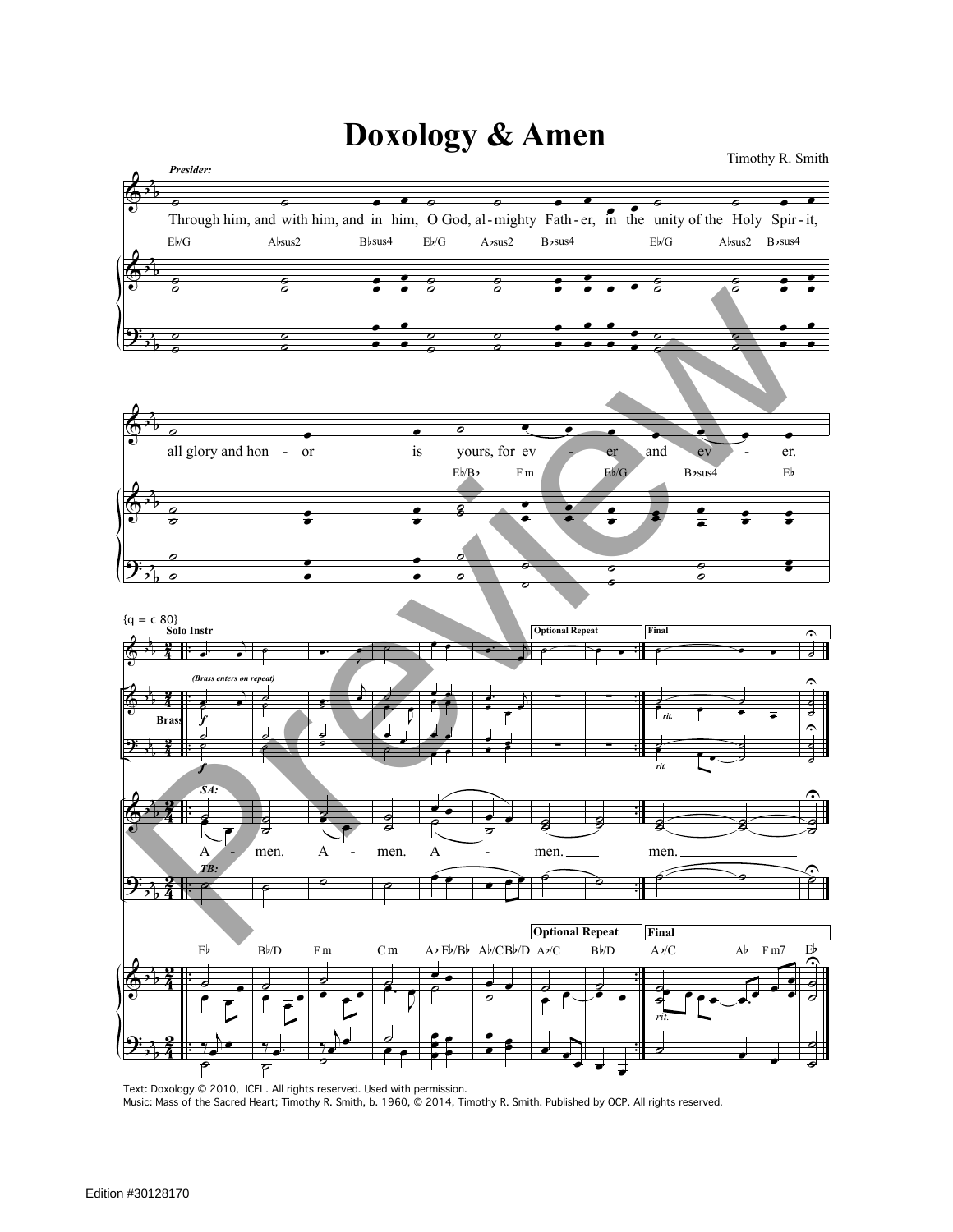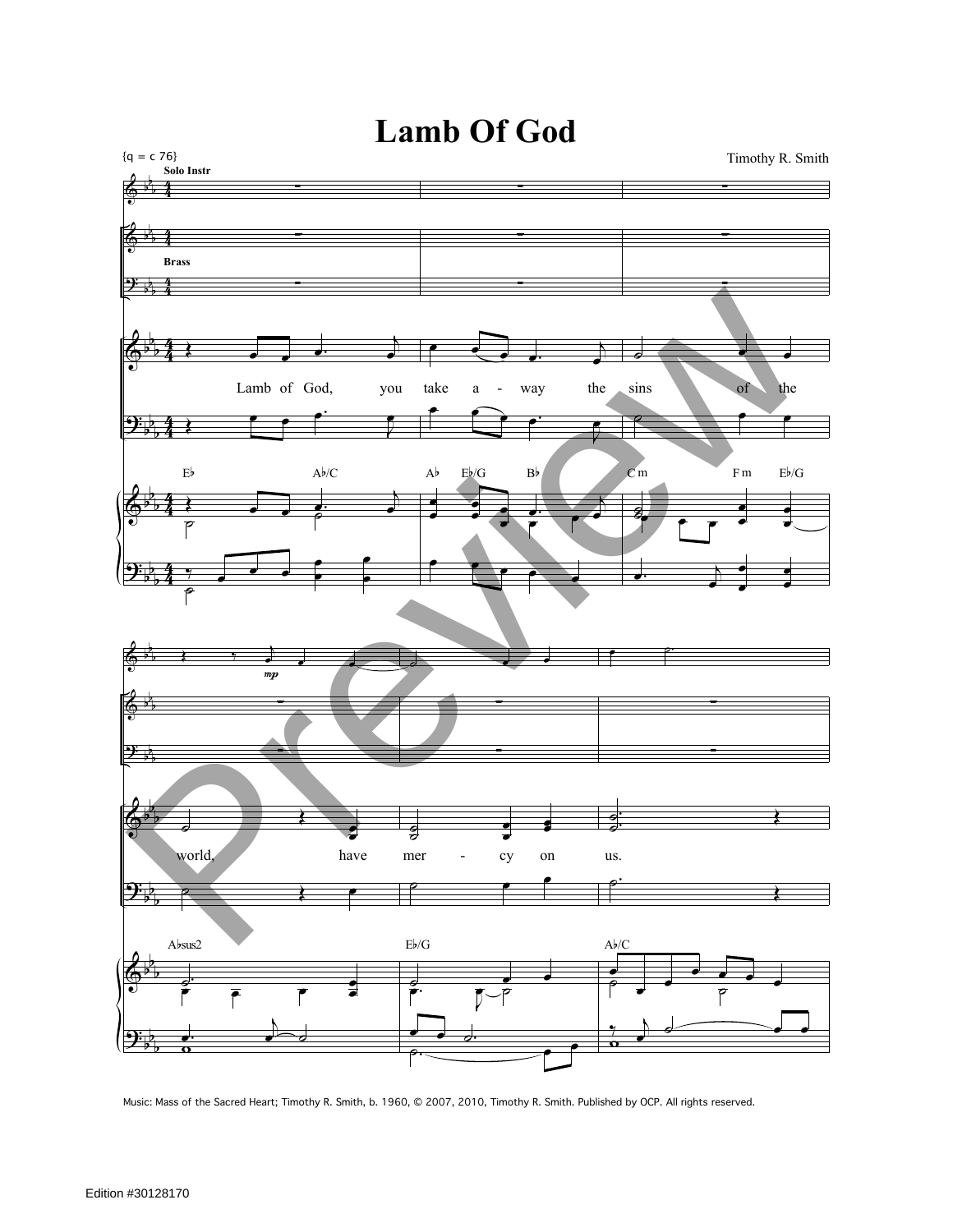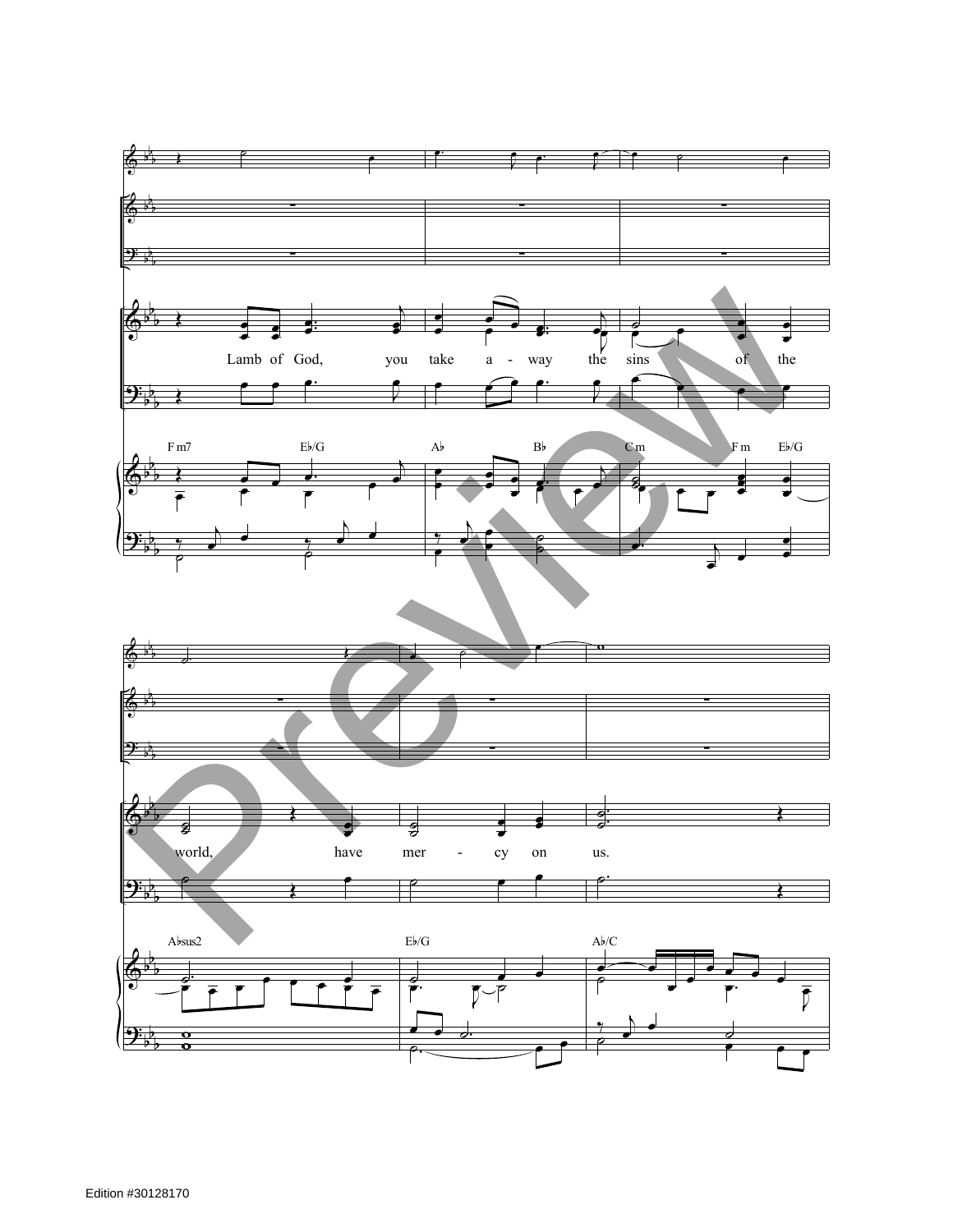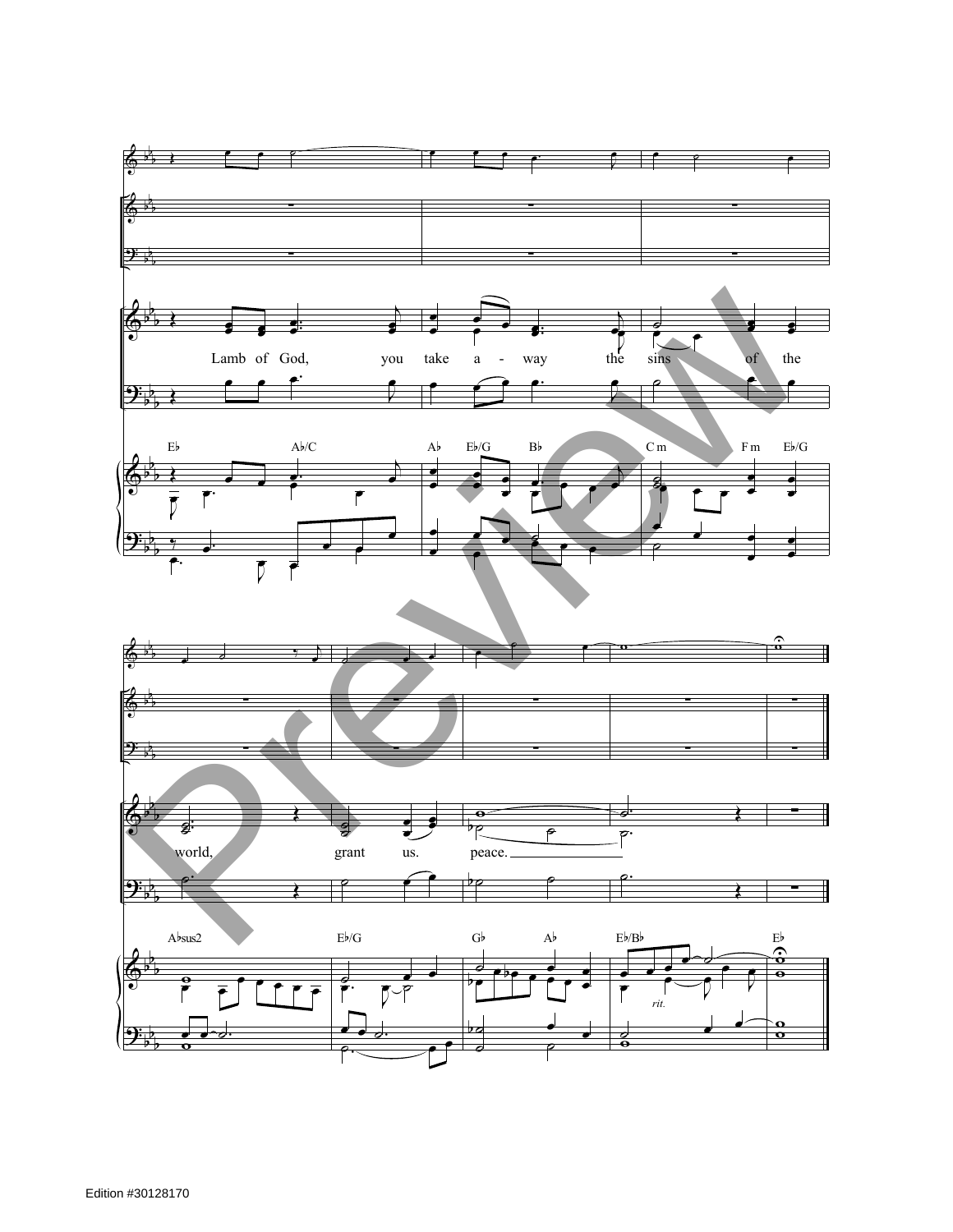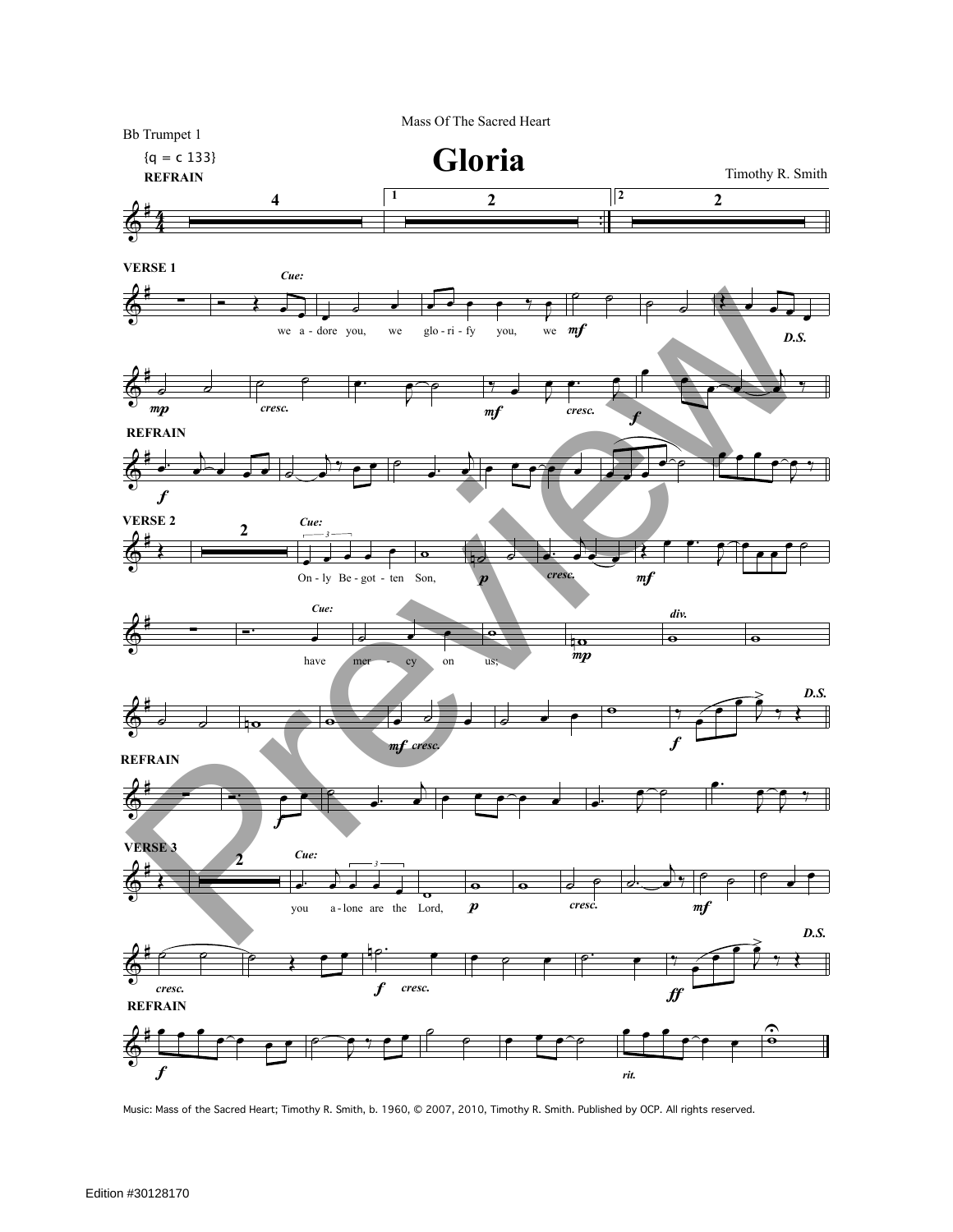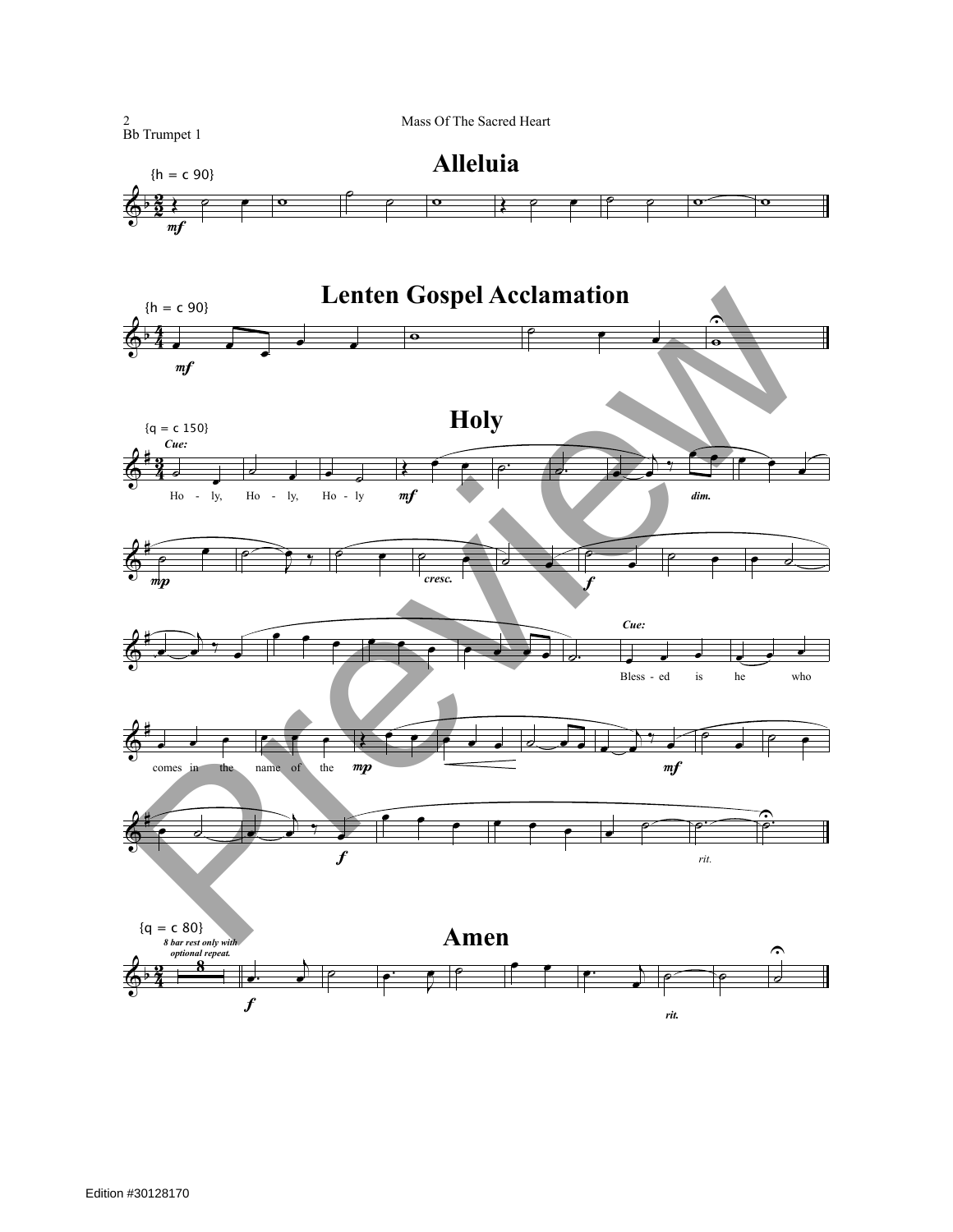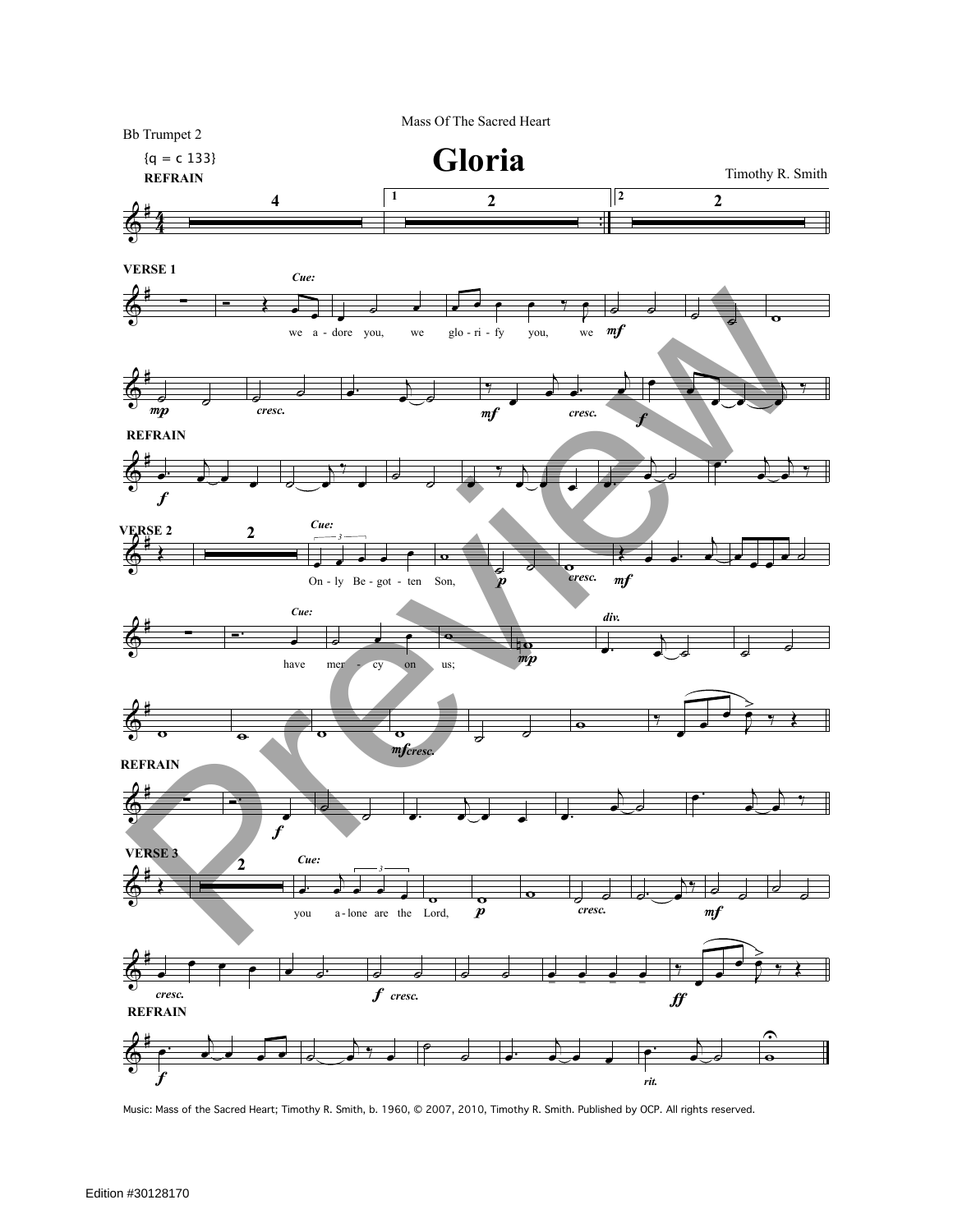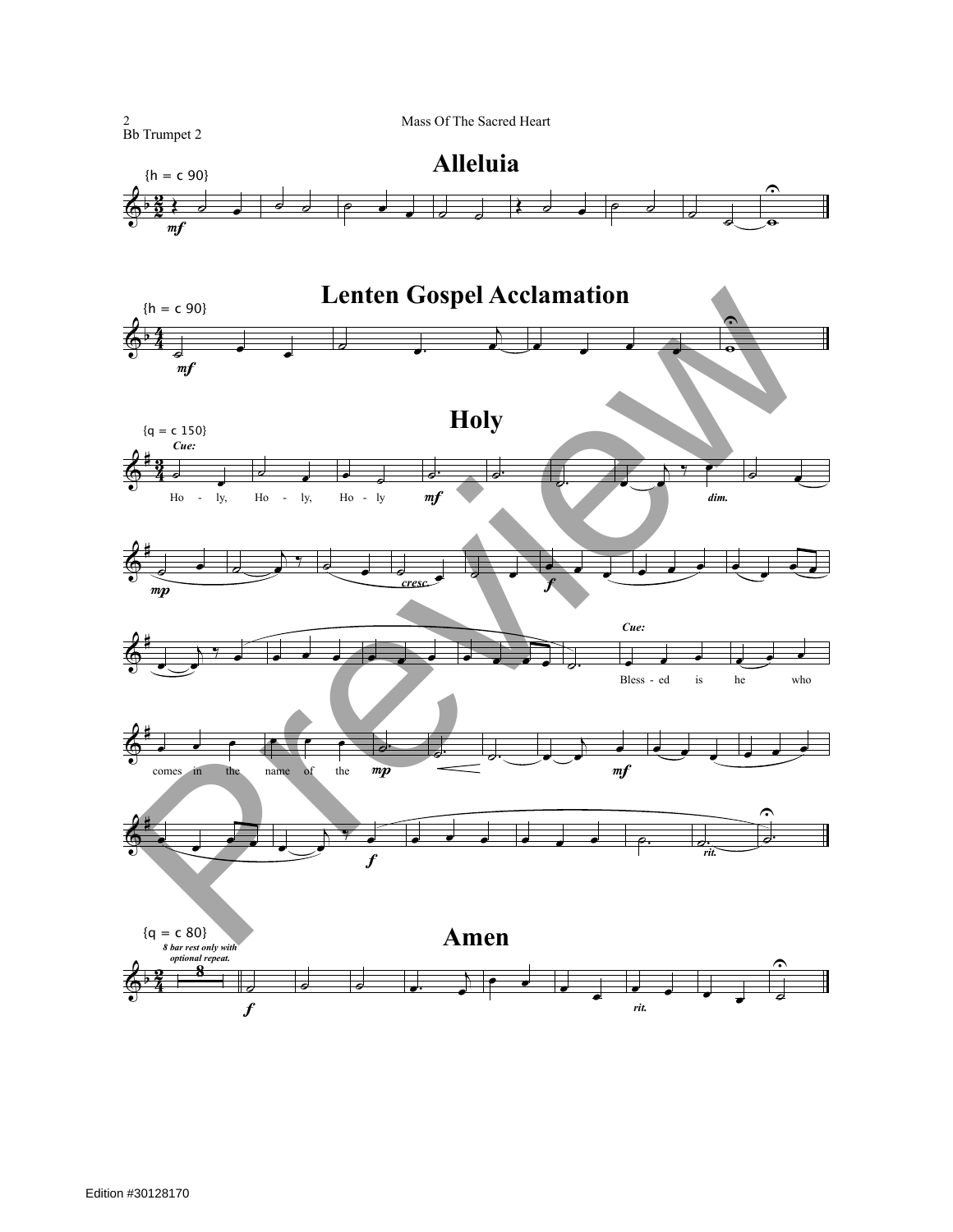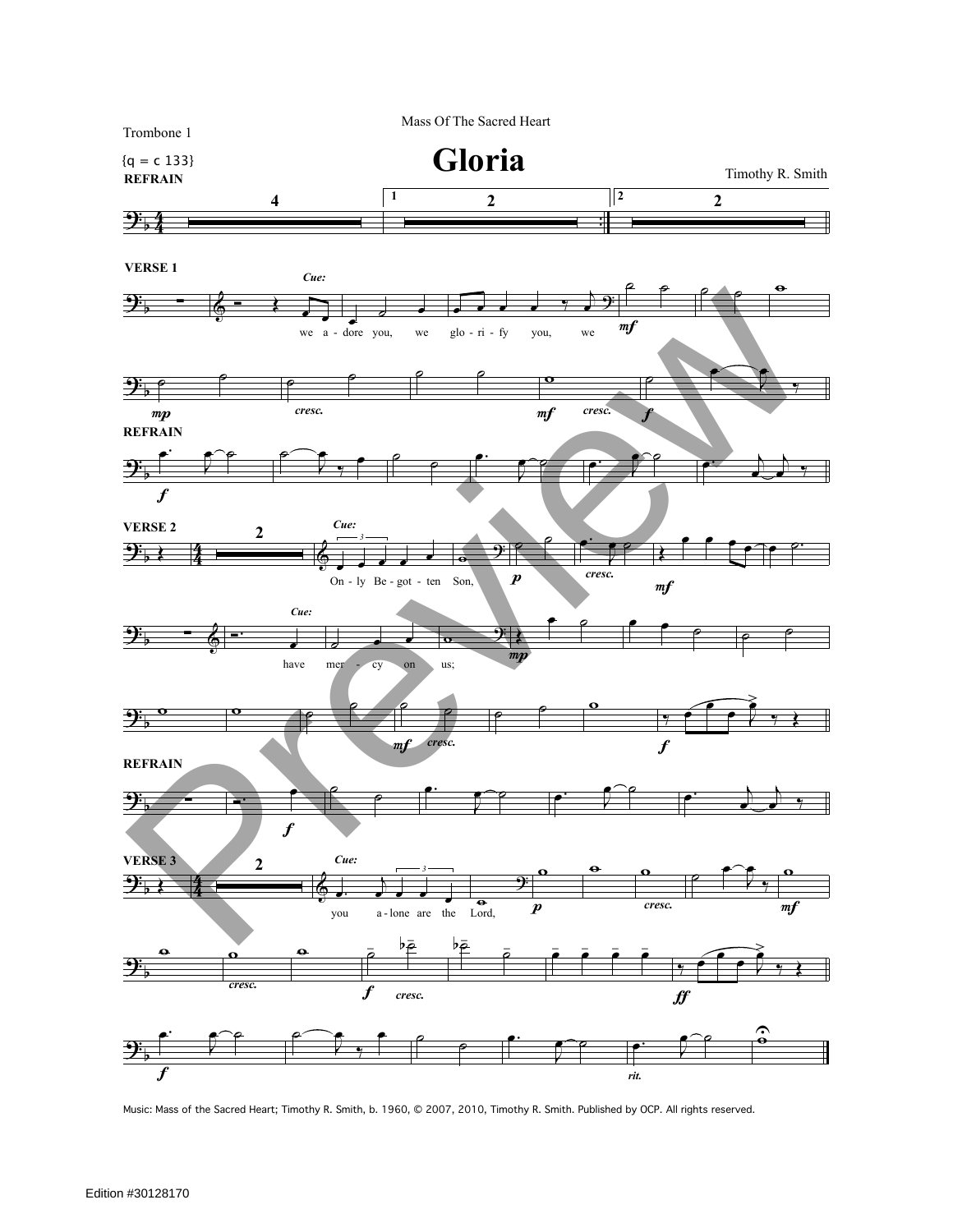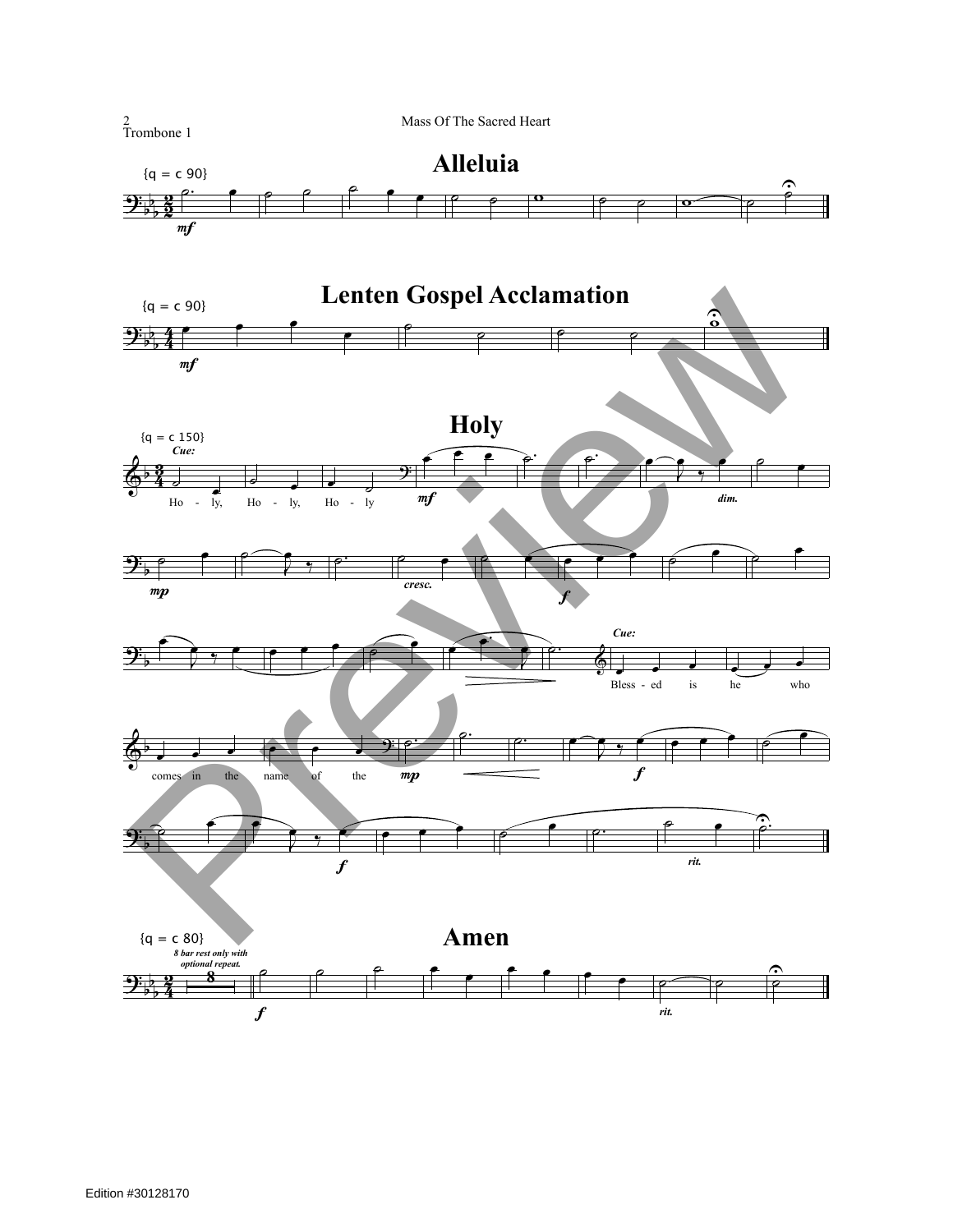